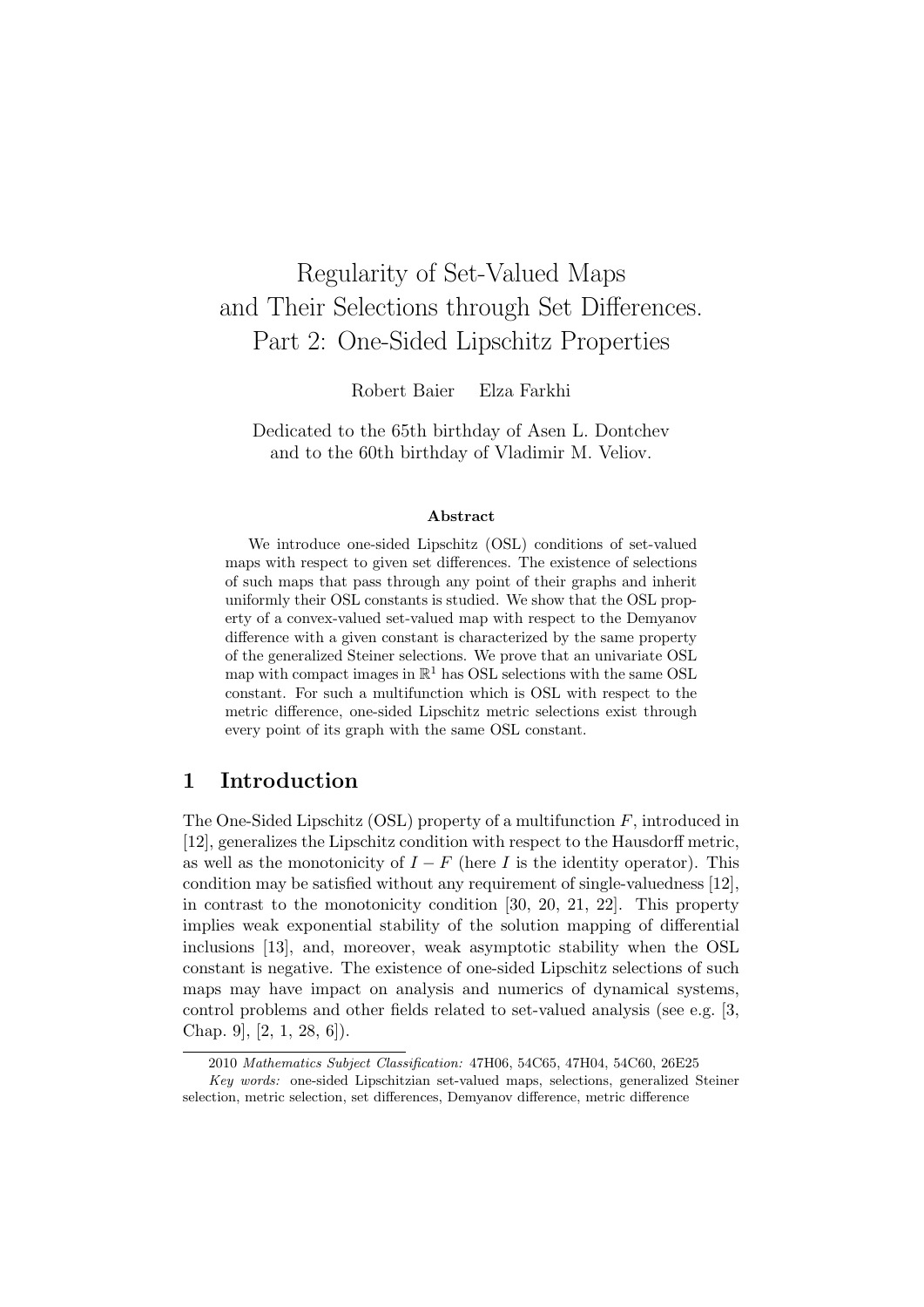Following the general framework of [5], we define different OSL notions of set-valued maps with respect to various differences of two sets. Our approach is based on the observation that some known OSL-type conditions, as the uniform OSL (UOSL) condition which appears in [17, 24] can be represented by the algebraic difference of sets. We extend this approach to other set differences, as the Demyanov difference, the geometric difference of Hadwiger-Pontryagin and the metric difference [19].

The OSL condition of the map F with respect to the set difference  $\ominus$  is defined as

$$
\delta^*(x - y, F(x) \ominus F(y)) \le L \|x - y\|^2.
$$

In this paper we focus our attention mainly on one-sided Lipschitz condition with respect to the metric and the Demyanov set differences. The analogous Lipschitz notions based on set differences are studied in [5]. An important advantage of this approach is that the inclusion hierarchy between set differences implies directly the hierarchy of the corresponding OSL (Lipschitz, monotonicity) conditions.

We first review known one-sided Lipschitz conditions [14, 12, 16, 27, 26] and present them with known set differences. We define here also new OSL and monotonicity conditions based on the Demyanov, the metric and the geometric set difference.

Special attention is given to one-sided Lipschitz conditions with respect to the metric difference of compacts or the Demyanov difference of convex compacts in  $\mathbb{R}^n$ . It is shown that the OSL condition for set-valued functions with respect to the Demyanov difference of sets is equivalent to the same OSL condition satisfied uniformly by the generalized Steiner (GS) selections in [7, 4]. Also, we prove that a univariate OSL multifunction with one-dimensional compact values has OSL selections with the same OSL constant, passing through any point of its graph. If this multifunction is OSL with respect to the metric difference, it has OSL metric selections. Therefore, if such a multifunction is monotone with respect to the Demyanov (or the metric) difference, it has monotone generalized Steiner (resp. metric) selections.

The paper is organized as follows. In the next section we recall some notions of set differences and recall some basic properties of such differences derived in [5]. In Section 3 various OSL conditions with respect to given set differences are introduced and studied. Special cases and properties, arithmetic operations, as well as the hierarchy of these notions are studied. The representation of OSL mappings with respect to the Demyanov (resp. the metric) difference by OSL generalized Steiner (resp. metric) selections is presented in Section 4. A result on the existence of OSL metric selections through any point of the graph of OSL maps is also derived. In the last section a collection of examples illustrating the hierarchy of different OSL notions is presented.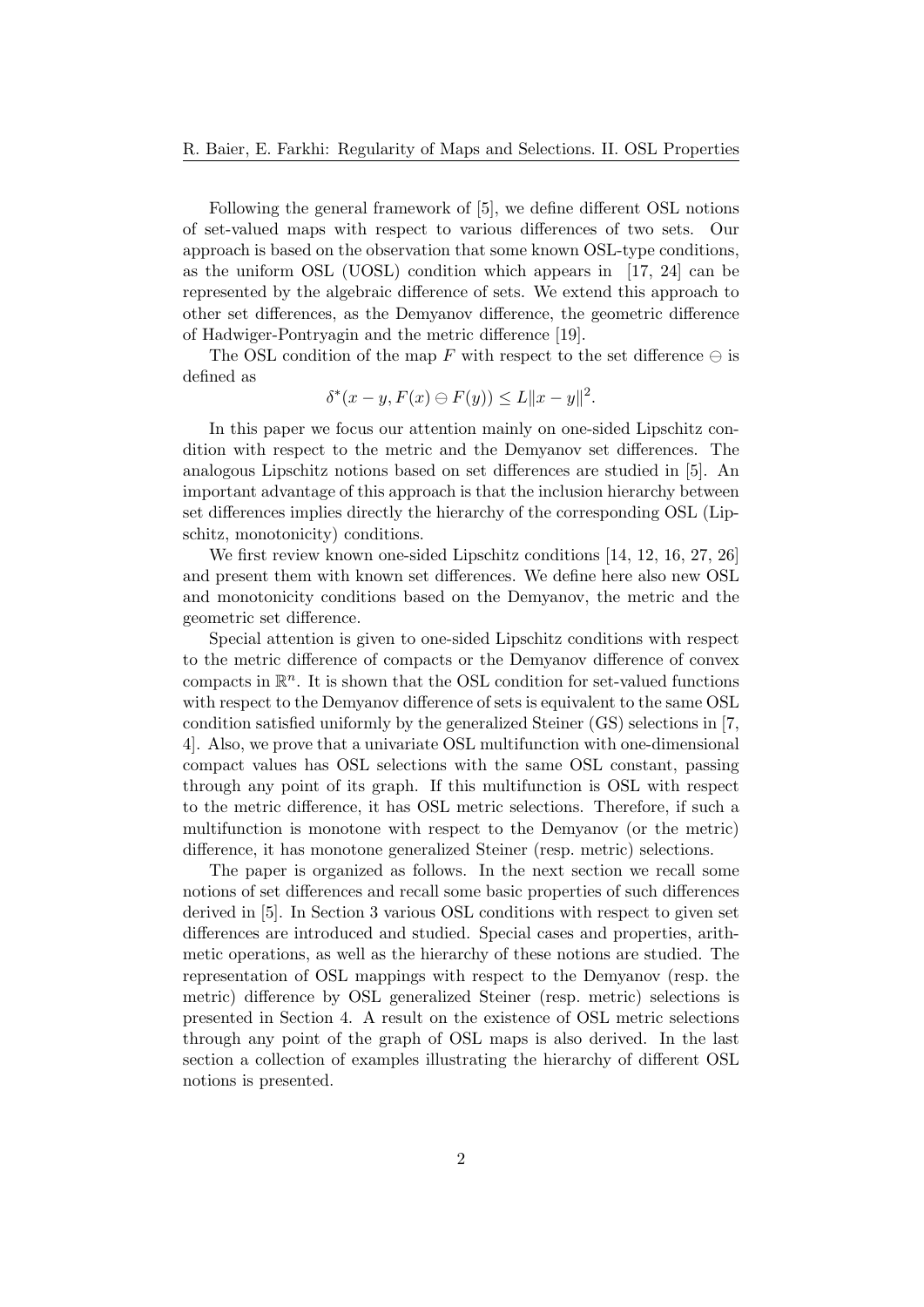### 2 Set Differences and Their Properties

We refer the reader to [5] for all definitions and notation. We recall shortly only some notation. We denote by  $\mathcal{K}(\mathbb{R}^n)$  the set of nonempty compact subsets of  $\mathbb{R}^n$  and by  $\mathcal{C}(\mathbb{R}^n)$  the set of nonempty convex compact subsets of  $\mathbb{R}^n$ . By  $\|\cdot\|$  we denote some vector norm in  $\mathbb{R}^n$  and with  $\|\cdot\|_2$  the Euclidean norm, with  $||M||_2$  the spectral norm of a matrix  $M \in \mathbb{R}^{n \times n}$  and for a set  $A \in \mathcal{K}(\mathbb{R}^n)$ ,  $||A|| := \sup{||a|| : a \in A}$ . The notation  $|| \cdot ||_{\infty}$  is used for the maximum norm in  $\mathbb{R}^n$ . The convex hull of the set A is denoted by  $co(A)$ ,  $\overline{\text{co}}(A)$  is the closed convex hull of A.  $S_{n-1}$  denotes the unit sphere in  $\mathbb{R}^n$ .

The support function resp. the supporting face for a set  $C \in \mathcal{C}(\mathbb{R}^n)$  is defined for  $l \in \mathbb{R}^n$  as

$$
\delta^*(l, C) := \max_{c \in C} \langle l, c \rangle, \quad Y(l, C) := \{c \in C \, : \, \langle l, c \rangle = \delta^*(l, C)\}.
$$

A supporting point (an element of  $Y(l, C)$ ) is denoted by  $y(l, C)$ .

Recall that the *Hausdorff distance* between two compact, nonempty sets  $A, B$  is denoted by  $d_H(A, B)$ . The *Demyanov distance* is formed by subtracting unique supporting points of common directions:

$$
d_D(A, B) := \sup\{\|y(l, A) - y(l, B)\| : l \in T_A \cap T_B\}
$$
 (1)

The notations  $\lambda A$ ,  $-A$  and  $A + B$  are used for the *multiplication with a* nonnegative scalar resp. with  $-1$  and for the *Minkowski sum* (see [5]).

We now recall the notation of some known differences of nonempty, compact subsets  $A, B$  of  $\mathbb{R}^n$ :

- $A \ominus_A B$ : algebraic difference  $A \ominus_G B$ : geometric difference
- $A \ominus_D B$ : Demyanov difference  $A \ominus_M B$ : metric difference

We will use the following inclusions and estimates for the above differences which are derived in [5].

$$
A \ominus_M B \subseteq A \ominus_A B, \tag{2}
$$

$$
A \ominus_G B \subseteq A \ominus_D B \subseteq A \ominus_A B, \tag{3}
$$

$$
\delta^*(l, A \ominus_G B) \le \delta^*(l, A) - \delta^*(l, B) \le \delta^*(l, A \ominus_D B) \quad (l \in S_{n-1}), \tag{4}
$$

$$
\delta^*(l, A \ominus_G B) \le \delta^*(l, A) - \delta^*(l, B) \le \delta^*(l, A \ominus_M B) \quad (l \in S_{n-1}) \tag{5}
$$

The metric and the Demyanov difference determine metrics in  $\mathcal{K}(\mathbb{R}^n)$ resp.  $\mathcal{C}(\mathbb{R}^n)$  (see [5]) via

$$
d_H(A, B) = \|A \ominus_M B\| \quad (A, B \in \mathcal{K}(\mathbb{R}^n)), \tag{6}
$$

$$
d_D(C, D) = ||C \ominus_D D|| \quad (C, D \in \mathcal{C}(\mathbb{R}^n)).
$$
\n(7)

We also remind the known fact that  $d_H(A, B) \leq d_D(A, B)$ .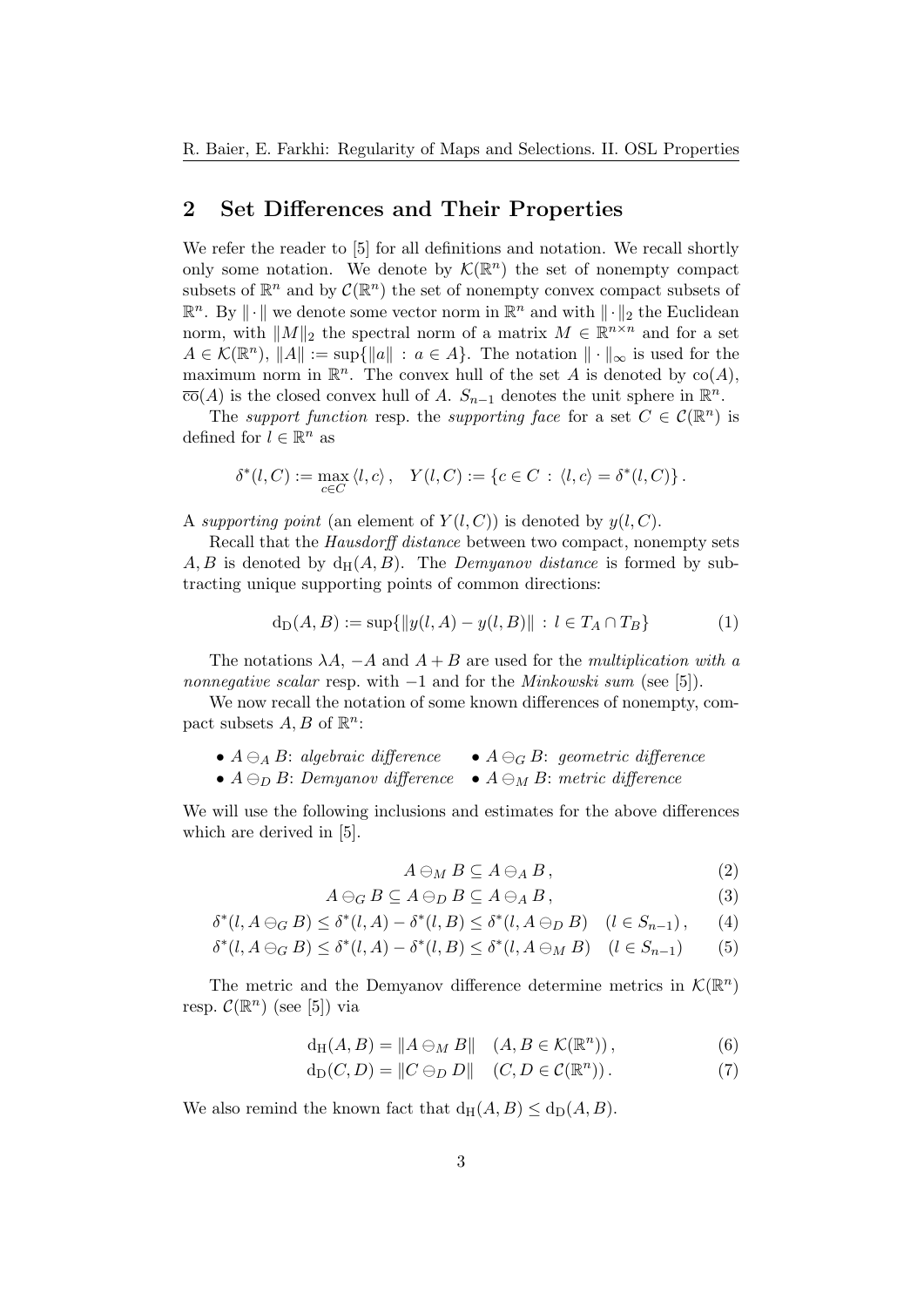For the set difference " $\ominus_{\Delta}$ " we list the following stronger forms of the axioms in [5] for a general set difference of compact sets  $A, B, C, A_i, B_i \in$  $\mathcal{K}(\mathbb{R}^n), i=1,2.$ 

| $(A2^{\prime})$ | $B\ominus_{\Delta} A = -(A\ominus_{\Delta} B),$                                                                    |  |
|-----------------|--------------------------------------------------------------------------------------------------------------------|--|
| (A3')           | $A \ominus_{\Delta} B \subset (A \ominus_{\Delta} C) + (C \ominus_{\Delta} B),$                                    |  |
| (A4')           | $(\alpha A) \ominus_{\Delta} (\alpha B) = \alpha (A \ominus_{\Delta} B) \quad (\alpha \geq 0),$                    |  |
| $(A5^{\prime})$ | $(\alpha A) \ominus_{\Delta} (\beta A) = (\alpha - \beta)A \qquad (\alpha \ge \beta \ge 0),$                       |  |
|                 | $(A6')$ $(A_1 + A_2) \ominus_{\Delta} (B_1 + B_2) \subset (A_1 \ominus_{\Delta} B_1) + (A_2 \ominus_{\Delta} B_2)$ |  |

We also need the following weakened form of  $(A6')$ :

$$
(A_1 + a_2) \ominus_{\Delta} (B_1 + b_2) = (A_1 \ominus_{\Delta} B_1) + (a_2 - b_2)
$$
 (8)

It is known that the Demyanov difference satisfies  $(A2')-(A6')$  on  $\mathcal{K}(\mathbb{R}^n)$ , (A2') and (A4') hold for the metric difference, whereas the algebraic difference fulfills  $(A2')-(A4')$  and  $(A6')$  and the geometric difference satisfies  $(A4')$  and  $(8)$ ,  $(A5')$  only holds in  $\mathcal{C}(\mathbb{R}^n)$ .

## 3 OSL Multimaps through Set Differences

In this section we recall some known one-sided Lipschitz conditions and introduce some new OSL notions with respect to set differences.

#### 3.1 One-Sided Lipschitz Conditions

Throughout the paper we consider a closed set  $X \subset \mathbb{R}^n$  and set-valued maps  $F: X \Rightarrow \mathbb{R}^n$  with images in the metric space  $\mathcal{X} = \mathcal{K}(\mathbb{R}^n)$  or  $\mathcal{X} = \mathcal{C}(\mathbb{R}^n)$ supplied with the metric

$$
d_{\Delta}(A, B) := \|A \ominus_{\Delta} B\| \quad (A, B \in \mathcal{X}, \ \Delta \in \{M, D\}).
$$

We focus in this subsection on the One-Sided Lipschitz (OSL) property, which also extends monotonicity-type behavior of set-valued maps. We will define it with respect to a given set difference. Recall first some known variants of the OSL property.

**Definition 3.1** A set-valued map  $F: X \to C(\mathbb{R}^n)$  is called

(i) UOSL (uniformly OSL in [17]<sup>1</sup>) with constant  $\mu \in \mathbb{R}$  if for all  $x, y \in$ X and for all  $u \in F(x), v \in F(y)$ 

$$
\langle x - y, u - v \rangle \le \mu \|x - y\|^2, \tag{9}
$$

<sup>&</sup>lt;sup>1</sup>In [25] this property is called just one-sided Lipschitz, but this term is also used in the later appearing articles [12, 13].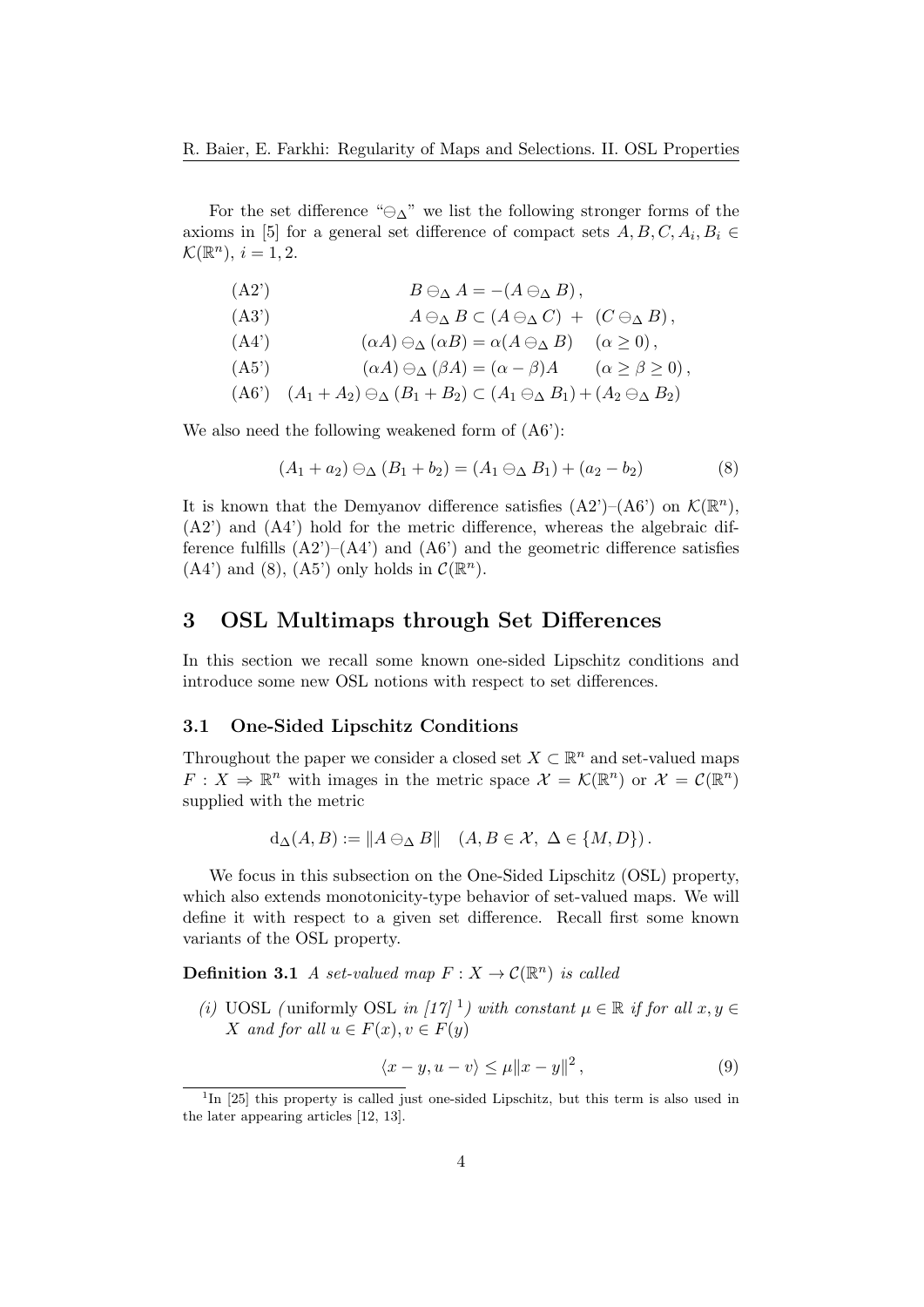(ii) S-UOSL (strengthened UOSL in [24, 26]<sup>2</sup>) with constant  $\mu \in \mathbb{R}$ , if for all  $x, y \in X$ , all  $u \in F(x), v \in F(y)$  and all indices  $i = 1, \ldots, n$ 

 $\langle e^i, x-y \rangle \cdot \langle e^i, u-v \rangle \leq \mu \|x-y\|^2$ 

holds, where  $e^i$  is the *i*-th standard unit vector <sup>3</sup>,

(iii) OSL (one-sided Lipschitz in [14, 12]) with constant  $\mu \in \mathbb{R}$ , if for all  $x, y \in X$  and all  $u \in F(x)$  there exists  $v \in F(y)$  such that

$$
\langle x-y, u-v\rangle \le \mu \|x-y\|^2,
$$

(iv) S-OSL (strengthened OSL in [27]<sup>4</sup>) with constant  $\mu \in \mathbb{R}$ , if the condition "for all  $v \in F(y)$ " in the definition of S-UOSL is replaced by "there exists  $v \in F(y)$ " (as in the spirit of the OSL property).

These conditions can be regarded as generalized monotonicity-type conditions, since the UOSL property of the negation of  $F(\cdot)$ ,  $-F(\cdot)$  with a constant 0 means monotonicity of F.

We now express the first two notions by set differences. We can define the OSL property with respect to a given set difference.

**Definition 3.2** Let  $F: X \to \mathcal{C}(\mathbb{R}^n)$ . F is called OSL with respect to the set difference " $\ominus_{\Delta}$ " ( $\Delta$ -OSL) with constant  $\mu \in \mathbb{R}$ , if for all  $x, y \in X$ 

$$
\delta^*(x - y, F(x) \ominus_{\Delta} F(y)) \le \mu \|x - y\|^2. \tag{10}
$$

The map F is called monotone with respect to the set difference " $\ominus_{\Delta}$ " (or shortly,  $\Delta$ -monotone), if  $-F$  is  $\Delta$ -OSL with a constant zero.

The following claim follows directly from Definitions 3.1 and 3.2.

**Proposition 3.3** A set-valued map  $F: X \to C(\mathbb{R}^n)$  is

(i) UOSL iff it is OSL with respect to the algebraic difference, namely

$$
\delta^*(x - y, F(x) \ominus_A F(y)) \le \mu \|x - y\|^2 \quad (x, y \in X), \tag{11}
$$

(ii) S-UOSL iff for every  $i = 1, 2, ..., n$ ,

$$
\langle e^i, x - y \rangle \delta^*(e^i, F(x) \ominus_A F(y)) \le \mu \|x - y\|^2 \quad (x, y \in X), \quad (12)
$$

 ${}^{2}\text{In}$  [24, 25, 13] this property is called strengthened OSL (S-OSL) and in [26] it is called strongly OSL. Since it involves all choices  $v \in F(y)$  as in the UOSL property we add the term "uniform" as in [12].

<sup>&</sup>lt;sup>3</sup>In [26] a generalization to an arbitrary orthonormal basis of  $\mathbb{R}^n$  is given.

<sup>&</sup>lt;sup>4</sup>Do not mix this with the property called this way in the publications [24, 25, 13], see also the footnote for the S-UOSL property.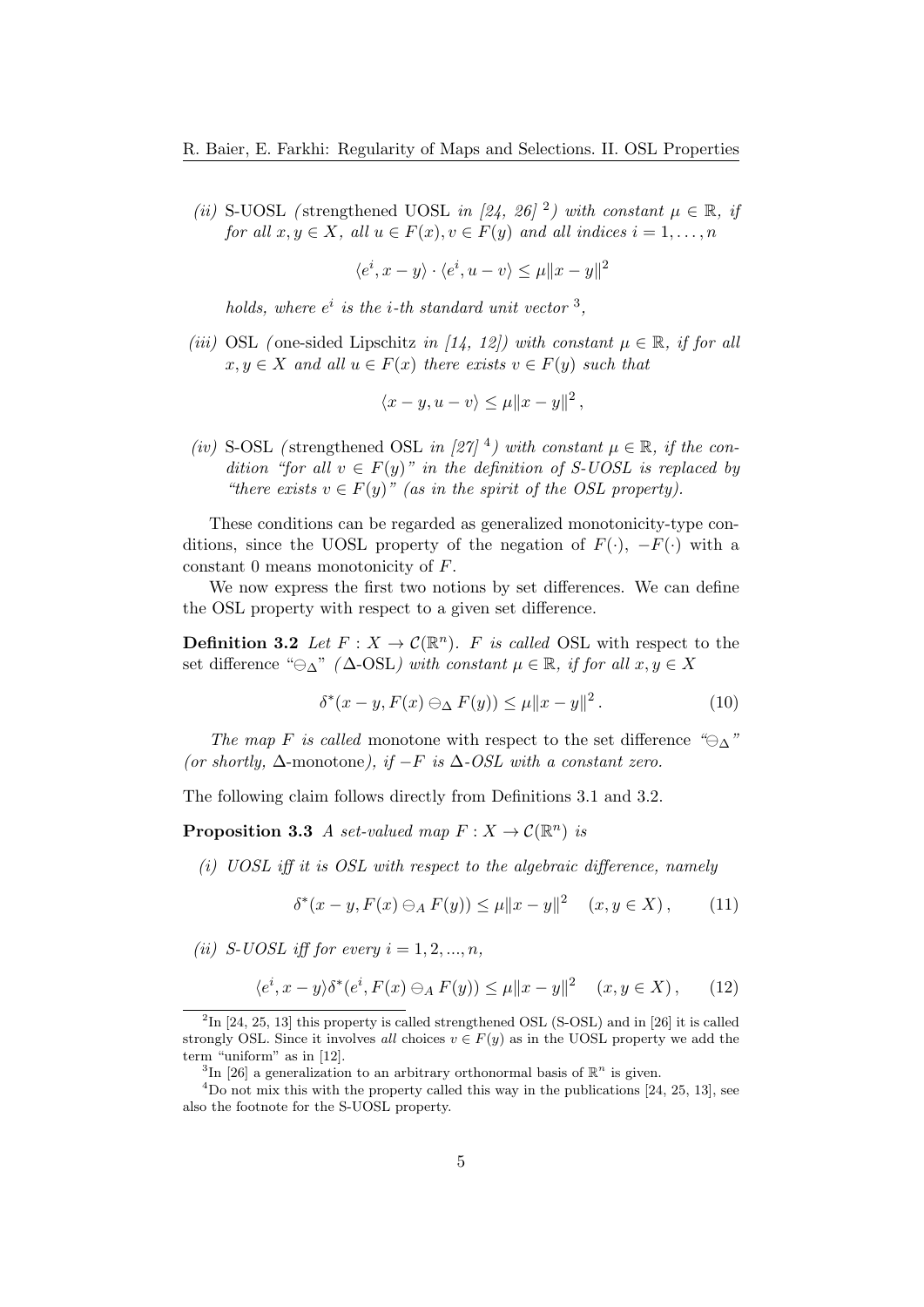- $(iii)$  OSL iff  $[12]$  $\delta^*(x - y, F(x)) - \delta^*(x - y, F(y)) \leq \mu ||x - y||^2 \quad (x, y \in X),$  (13)
- (iv) S-OSL iff for every  $i = 1, 2, ..., n$ ,

$$
\langle e^i, x - y \rangle (\delta^*(e^i, F(x)) - \delta^*(e^i, F(y))) \le \mu \|x - y\|^2 \ (x, y \in X). \tag{14}
$$

Remark 3.4 The expression of the OSL and the S-OSL property by some set difference is more complicated. Such a difference can be defined in an abstract vector space, in which the convex subsets of  $\mathbb{R}^n$  are embedded, as the space of differences of support functions. Such a construction can be found e.g. in [15, Example 1], but it is beyond the scope of this paper.

If we replace in (10) the algebraic difference by another difference, the Demyanov difference for instance, then we get a new OSL property.

**Definition 3.5** Let  $F: X \to C(\mathbb{R}^n)$ . F is called D-OSL (OSL with respect to the Demyanov difference) with constant  $\mu \in \mathbb{R}$ , if for all  $x, y \in X$ 

$$
\delta^*(x - y, F(x) \ominus_D F(y)) \le \mu \|x - y\|_2^2. \tag{15}
$$

Similarly we define M-OSL as OSL with respect to the metric difference, and the G-OSL property with respect to the geometric difference. For the latter to be well-defined we use the convention that the support function of the empty set is equal to  $-\infty$ .

Let us note that since all differences coincide for singletons, the corresponding OSL properties with respect to any of these differences coincide for single-valued  $F(\cdot)$ .

**Proposition 3.6 (single-valued case)** Let  $f: X \to \mathbb{R}^n$  and set  $F(x) :=$  ${f(x)}$ . Then:

- (i) The properties G-OSL, OSL, D-OSL, M-OSL and UOSL are identical and are equivalent to the OSL condition of  $f(\cdot)$ .
- (ii) The properties S-OSL and S-UOSL are equivalent.

Proof: The assertions follow directly from the definitions.

Example 5.7 presents an example of a single-valued OSL function not being S-OSL.

In the 1d case several notions coincide (as it is proved for UOSL and S-UOSL in [25, 3.1 Lemma]).

**Proposition 3.7 (1d case)** Let  $F : I \Rightarrow \mathbb{R}$  with images in  $C(\mathbb{R})$  and a closed set  $I \subset \mathbb{R}$  be given. Then: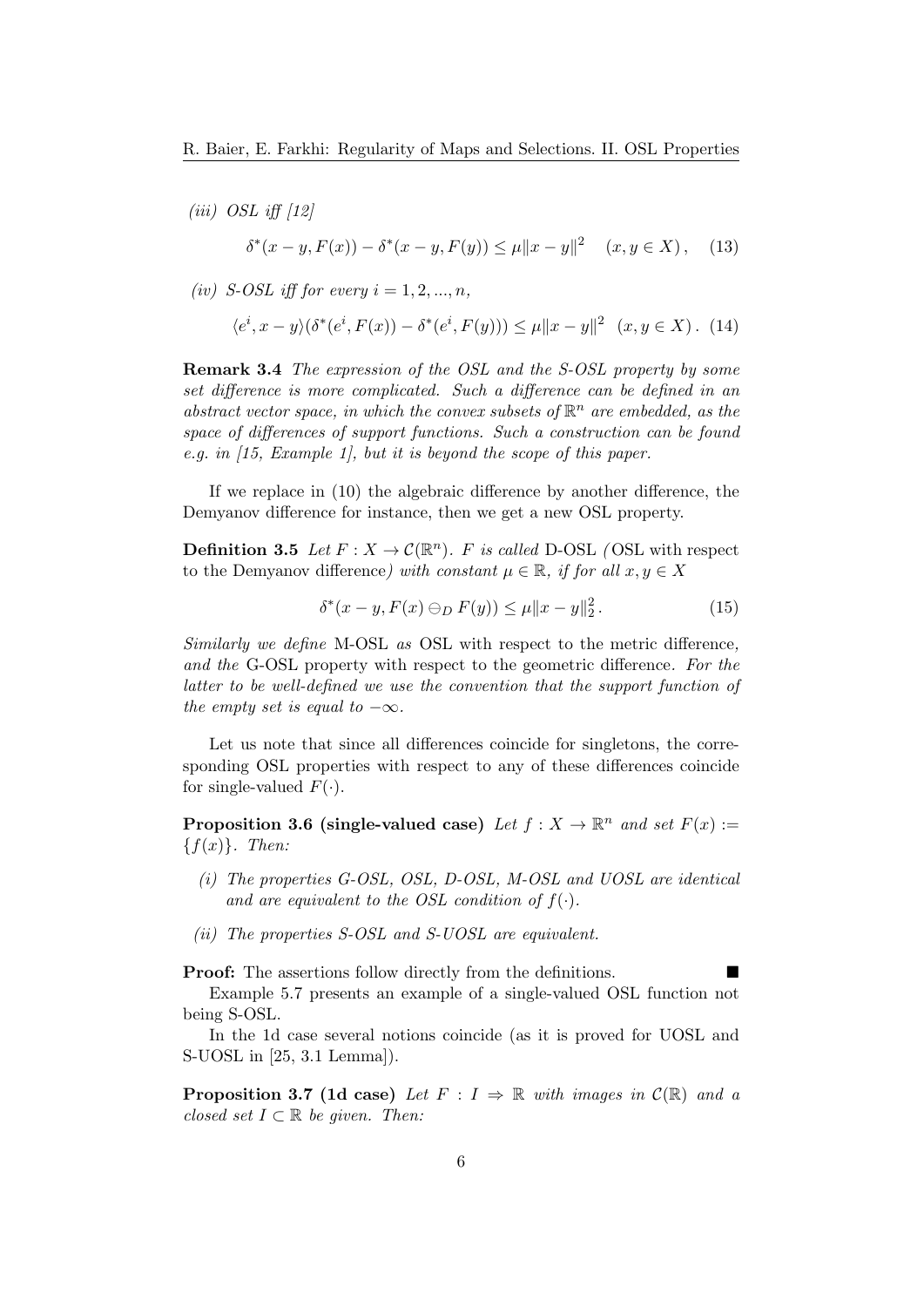- (i) If  $F(\cdot)$  is G-OSL and  $F(s) \ominus_G F(t) \neq \emptyset$  for all  $s, t \in I$ , then  $F(\cdot)$  is OSL.
- (ii) If  $F(t) = [a(t), b(t)]$ , then  $F(\cdot)$  being OSL is equivalent to  $a(\cdot), b(\cdot)$ being both OSL.
- (iii) The properties D-OSL, OSL and S-OSL coincide.
- (iv) The properties UOSL and S-UOSL are equivalent.

#### Proof:

(i) As in the proof of [5, Proposition 3.9] the geometric difference coincides with the Demyanov one so that  $(4)$  assures  $(13)$ .

(ii) In the 1d case there are essentially two cases to prove (13) for  $s, t \in I$ (for  $s-t=0$  there is nothing to prove): if  $s-t$  is positive, (13) is equivalent to the OSL condition for  $b(\cdot)$  and if  $s - t$  is negative, (13) is equivalent to the OSL condition for  $a(\cdot)$ .

(iii) We can argue similarly to (i) to derive the D-OSL condition from the OSL one. Due to the 1d case, OSL coincides with S-OSL.

(iv) Obviously, UOSL and S-UOSL coincide by definition for  $n = 1$ . The assumption in (i) that the geometric difference is never empty is quite restrictive and requires that the diameter of  $F(\cdot)$  is constant. Example 5.1 illustrates such a case.

**Remark 3.8** The 1d case  $F : [a, b] \Rightarrow \mathbb{R}$  and the single-valued case  $F(x) =$  ${f(x)}$  with an OSL function  $f: X \to \mathbb{R}^n$  are cases for OSL maps in which all GS-selections are uniformly OSL via Propositions 3.6 and 3.7. Clearly, this follows from the equivalence of OSL to D-OSL in these two cases.

A class of examples for OSL maps are polytopes whose vertices are singlevalued OSL functions. The next result generalizes parts of Propositions 3.6 and 3.7 for OSL maps.

**Lemma 3.9** Consider  $F(x) = \text{co} \{ f_j(x) : j = 1, ..., M \}$  with  $f_j : X \to \mathbb{R}^n$ OSL for  $j = 1, \ldots, M$ . Then,  $F(\cdot)$  is OSL with constant  $\mu = \max_{1 \leq j \leq M} \mu_j$ .

**Proof:** Let  $x, y \in X$  and let  $\xi = \sum_{j=1}^{M} \alpha_j f_j(x) \in F(x)$  with a convex combination  $(\alpha_j)_{j=1,\dots,M}$ . We choose  $\eta = \sum_{j=1}^M \alpha_j f_j(y) \in F(y)$  such that

$$
\langle x - y, \xi - \eta \rangle = \sum_{j=1}^{M} \alpha_j \langle x - y, f_j(x) - f_j(y) \rangle \le \sum_{j=1}^{M} \alpha_j \mu_j ||x - y||^2
$$
  

$$
\le \mu ||x - y||^2
$$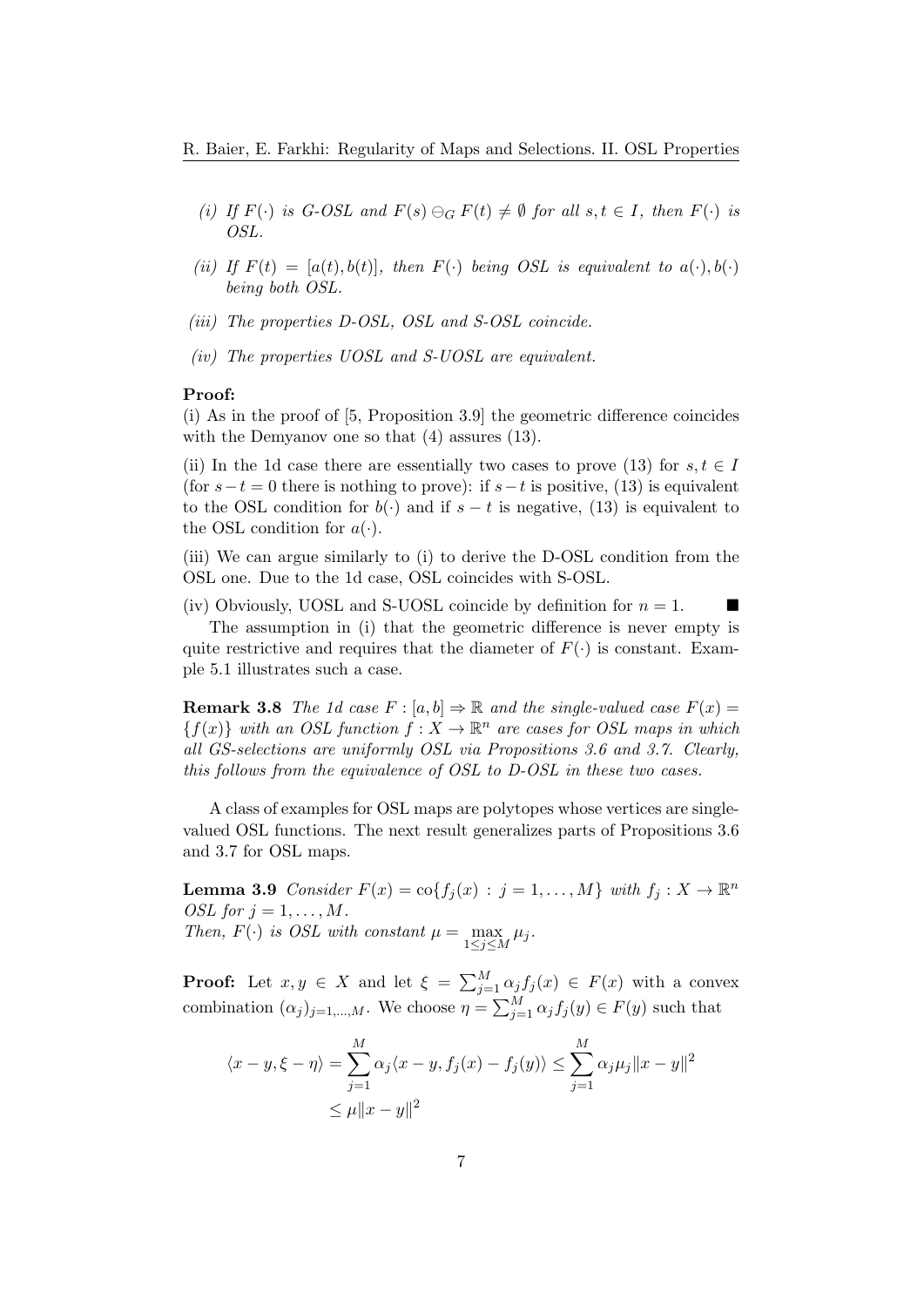which proves the OSL condition for  $F(\cdot)$ .

A class of D-OSL maps are scalar Lipschitz functions multiplied with a constant set.

**Lemma 3.10** Consider a convex, compact, nonempty set  $U \subset \mathbb{R}^n$  and a Lipschitz function  $r : X \to [0, \infty)$  with constant L.

If the set difference " $\ominus_{\Lambda}$ " fulfills (A2') and (A5') then  $F(x) := r(x)U$  for  $x \in X$  is  $\Delta$ -OSL (especially D-OSL) and S-OSL.

**Proof:** Let us first consider the case " $r(x) \ge r(y)$ " in which we use (A5'):

$$
\delta^*(x - y, (r(x)U) \ominus_{\Delta} (r(y)U)) = \delta^*(x - y, (r(x) - r(y))U)
$$
  
=  $(r(x) - r(y))\delta^*(x - y, U) \leq L \cdot ||U|| \cdot ||x - y||^2$ 

If  $r(x) < r(y)$ , then  $(A2^{\prime})$  yields

$$
\delta^*(x - y, (r(x)U) \ominus_{\Delta} (r(y)U)) = \delta^*(y - x, -((r(x)U) \ominus_{\Delta} (r(y)U)))
$$
  
= 
$$
\delta^*(y - x, (r(y)U) \ominus_{\Delta} (r(x)U)) \leq L \cdot ||U|| \cdot ||y - x||^2.
$$

Since the Demyanov difference satisfies both required equations, we can show the D-OSL property.

For S-OSL this follows immediately from  $\delta^*(e^i, F(x)) = r(x)\delta^*(e^i, U)$ . Setting  $r(x) = 1$  we get that constant set-valued maps are also D-OSL.

#### 3.2 Properties and Relations Between the Different Notions

The next proposition is well-known for Lipschitz, OSL, UOSL and S-OSL maps (see e.g. [25, 3.4 Lemma]).

**Proposition 3.11** Let  $F_1, F_2: X \Rightarrow \mathbb{R}^n$  with images in  $\mathcal{K}(\mathbb{R}^n)$  be OSL with constants  $\mu_1, \mu_2 \in \mathbb{R}$  with respect to the set difference " $\ominus_{\Lambda}$ " and  $\alpha \geq 0$ . We set  $F(\cdot) = \alpha F_1(\cdot)$  and  $G(\cdot) = F_1(\cdot) + F_2(\cdot)$ .

(i) If  $(A_4)$  holds for the set difference " $\ominus_{\Delta}$ ", then  $F(\cdot)$  is OSL with respect to the set difference " $\ominus_{\Delta}$ " and constant  $\alpha\mu_1$ .

(ii) If (A6') holds for " $\ominus_{\Delta}$ ", then  $G(\cdot)$  is OSL with respect to the set difference " $\ominus_{\Delta}$ " and constant  $\mu_1 + \mu_2$ .

(iii) Both properties  $(i)$ –(ii) hold for S-OSL and S-UOSL maps.

**Proof:** (i) Since  $\alpha \geq 0$  and (A4') holds,

$$
\delta^*(x - y, F(x) \ominus_{\Delta} F(y)) = \delta^*(x - y, \alpha(F_1(x) \ominus_{\Delta} F_1(y)))
$$
  
=  $\alpha \cdot \delta^*(x - y, F_1(x) \ominus_{\Delta} F_1(y)) \leq \alpha \cdot \mu \cdot ||x - y||^2$ .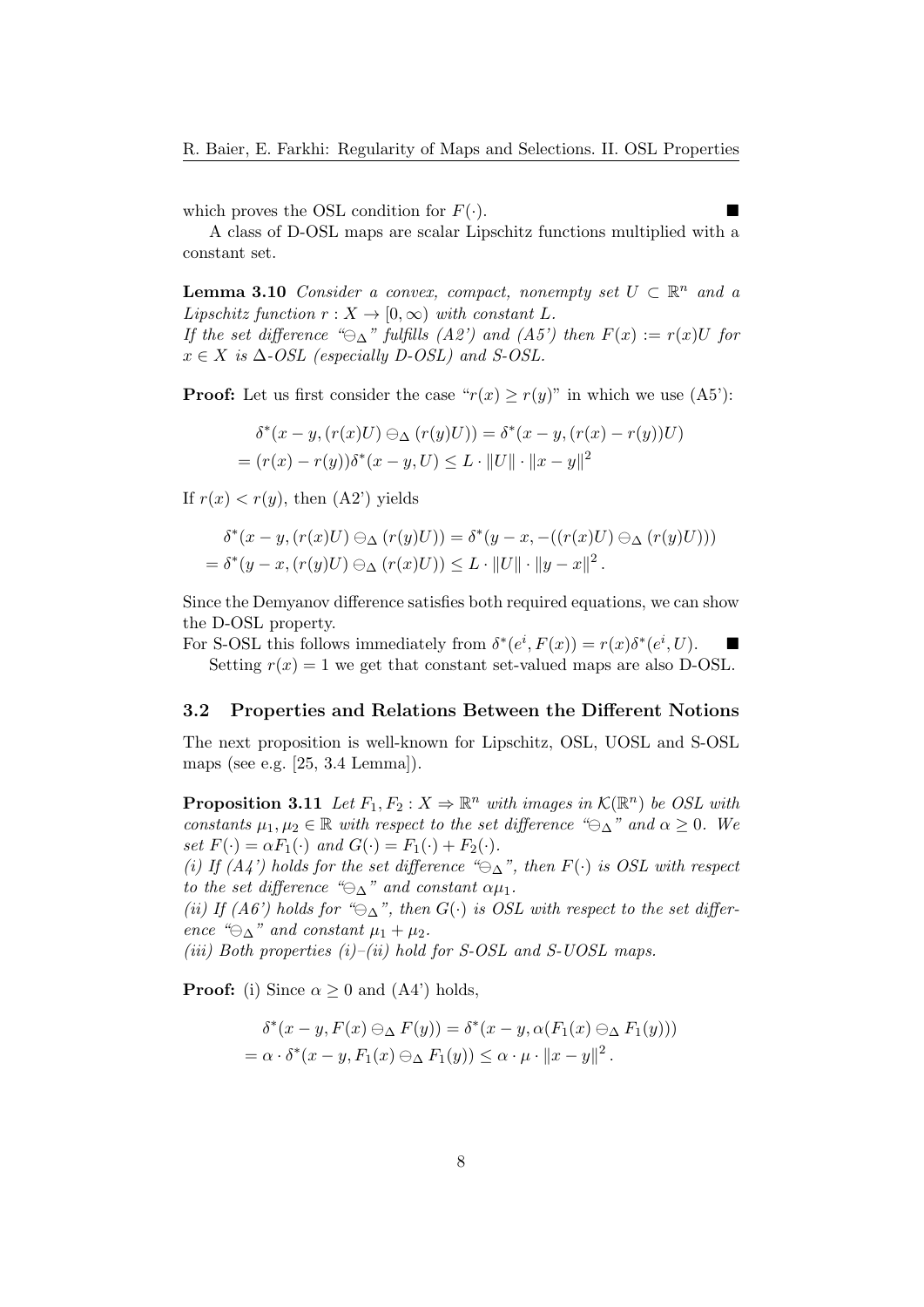(ii) The result for the sum follows from (A6') and

$$
\delta^*(x - y, G(x) \ominus_{\Delta} G(y))
$$
\n
$$
\leq \delta^*\left(x - y, (F_1(x) \ominus_{\Delta} F_1(y)) + (F_2(x) \ominus_{\Delta} F_2(y))\right)
$$
\n
$$
= \delta^*(x - y, F_1(x) \ominus_{\Delta} F_1(y)) + \delta^*(x - y, F_2(x) \ominus_{\Delta} F_2(y))
$$
\n
$$
\leq \mu_1 \cdot ||x - y||^2 + \mu_2 \cdot ||x - y||^2.
$$

(iii) Since (A4') and (A6') are fulfilled for the algebraic difference and the properties S-OSL and S-UOSL are based on each coordinate, both properties also hold for these two classes.

The condition (A4') holds for the geometric, the metric, the Demyanov and the algebraic difference, hence for G-OSL, M-OSL, D-OSL and UOSL maps. Since the condition (A6') holds only for the Demyanov and algebraic difference, but not for the metric or the geometric difference, the sum property holds for D-OSL and UOSL maps and cannot be expected for G-OSL and M-OSL maps in general. It is easy to see that (i) cannot be true for  $\alpha < 0$ .

The following corollary is easy to derive (compare [12, Example 2.3] for an OSL example).

**Corollary 3.12** Let  $G: X \Rightarrow \mathbb{R}^n$  have images in  $\mathcal{K}(\mathbb{R}^n)$  and  $h: X \to \mathbb{R}^n$ be OSL with constant  $\mu_h$ . We consider the set-valued map  $F: X \Rightarrow \mathbb{R}^n$  with  $F(x) = G(x) + h(x)$ .

(i) If  $G(\cdot)$  is  $\Delta$ -OSL with constant  $\mu_G$  for a set difference " $\ominus_{\Delta}$ " which fulfills (8), then  $F(\cdot)$  is  $\Delta$ -OSL with constant  $\mu_G + \mu_h$ .

(ii) If  $G(\cdot)$  is S-OSL resp. S-UOSL, then  $F(\cdot)$  is also S-OSL resp. S-UOSL.

**Proof:** (i) By Proposition 3.6 the set-valued map  $H(\cdot) = \{h(\cdot)\}\$ is  $\Delta$ -OSL. Similarly to the proof of Proposition 3.11, we use (8) instead of  $(AG')$ .

(ii) The arguments are the same as in the proof of Proposition 3.11. The following theorem is proved in [30, 20] for monotone maps. Here, we formulate it for UOSL maps.

**Theorem 3.13** ([30, 20]) Let  $F: X \Rightarrow \mathbb{R}^n$  have nonempty images and be UOSL. Then,  $F(\cdot)$  is almost everywhere single-valued.

This theorem is easily reduced to the same result for monotone maps by considering the monotone map  $\mu I - F$ , where  $\mu$  is the UOSL constant of  $F$  and  $I$  is the identity map. Let us summarize some of the known and established results.

Remark 3.14 Let us recall some well-known facts (see e.g. [12]) together with new results. To compare with the one-sided Lipschitz condition, in the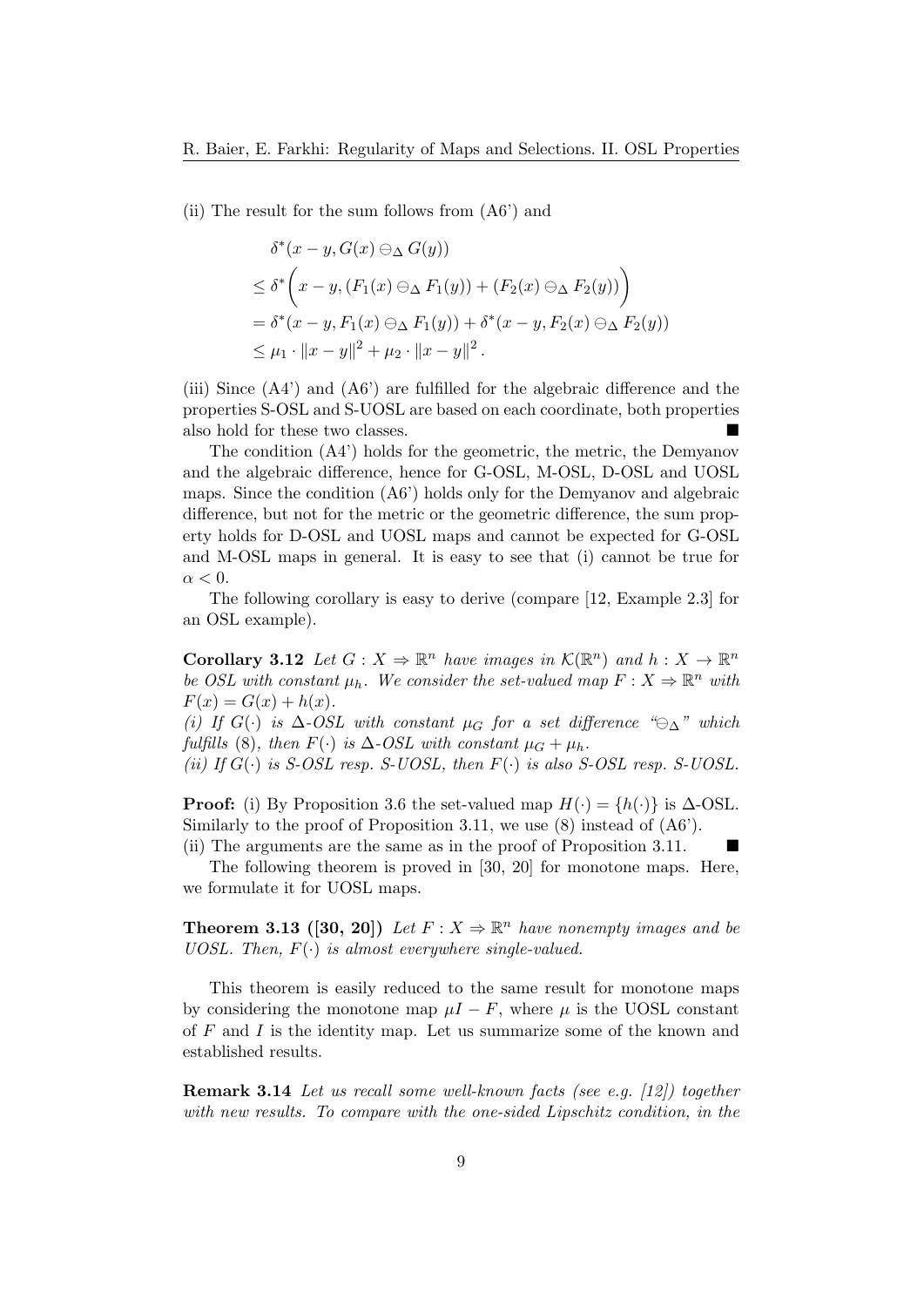case of single-valued functions, the five properties G-OSL, OSL, M-OSL, D-OSL and UOSL coincide but still are weaker than the Lipschitz condition  $(LC)$  (see Proposition 3.6). Moreover, they do not imply continuity of the mapping (see e.g. Example 5.1).

For set-valued functions, the OSL property is weaker than the six properties LC, UOSL, M-OSL, D-OSL, S-UOSL and S-OSL (see Theorems 3.16 and 3.17). If  $n = 1$ , UOSL is equivalent to S-UOSL, but still stronger than OSL and S-OSL (see Proposition 3.7 and Example 5.1). One can easily construct examples of maps which are UOSL but not LC (even not continuous as in Example 5.6), and also examples of LC (even constant) maps that are not UOSL (see Lemma 3.10 with  $r(x) = 1$ ).

Let us remark that the OSL property of the supporting faces  $Y(l, F(\cdot))$ uniformly in  $l \in S_{n-1}$  is equivalent to the D-OSL condition. This uniform property is obviously a sufficient condition for OSL (compare in this respect the hierarchy of OSL notions stated in Theorem 3.17).

**Proposition 3.15** Let  $F: X \Rightarrow \mathbb{R}^n$  with images in  $C(\mathbb{R}^n)$  be given. Then,  $F(\cdot)$  is D-OSL iff  $Y(l, F(\cdot))$  is OSL uniformly in  $l \in S_{n-1}$ .

Proof: Sufficiency for D-OSL: Motivated by the definition of the Demyanov difference, we consider  $l \in T_{F(x)} \cap T_{F(y)}$ . By the uniform OSL property of  $Y(l, F(\cdot))$  and for the direction l of unique support, we get

$$
\langle x - y, y(l, F(x)) - y(l, F(y)) \rangle \le \mu \|x - y\|^2.
$$
 (16)

Taking the union over all such directions l of unique support, we can estimate the support function of the Demyanov difference and obtain the D-OSL condition.

Necessity for D-OSL: The left-hand side in (16) for  $l \in T_{F(x)} \cap T_{F(y)}$  can be bounded from above by the support function of  $F(x) \ominus_D F(y)$  and the D-OSL condition. In a standard way using the Theorem of Straszewicz in [29, Theorem 1.4.7] (the convex set coincides with the closed convex hull of its exposed points that are actually points of unique support) we can extend the D-OSL estimate for any point in the supporting face  $Y(l, F(x))$ .

The following result shows that D-OSL is a generalization of D-Lipschitz as OSL is a generalization of Lipschitz maps (see [12, Remark 2.2]).

**Theorem 3.16** Let  $F: X \Rightarrow \mathbb{R}^n$  be given with images in  $\mathcal{K}(\mathbb{R}^n)$ . If  $F(\cdot)$  is Lipschitz with respect to the set difference " $\ominus_{\Delta}$ ", it is also  $\Delta$ -OSL.

Proof: The claim follows by the Cauchy-Schwarz inequality:

$$
\delta^*(x - y, F(x) \ominus_{\Delta} F(y)) \le ||x - y||_2 \cdot ||F(x) \ominus_{\Delta} F(y)||_2 \le L||x - y||_2^2
$$

 $\blacksquare$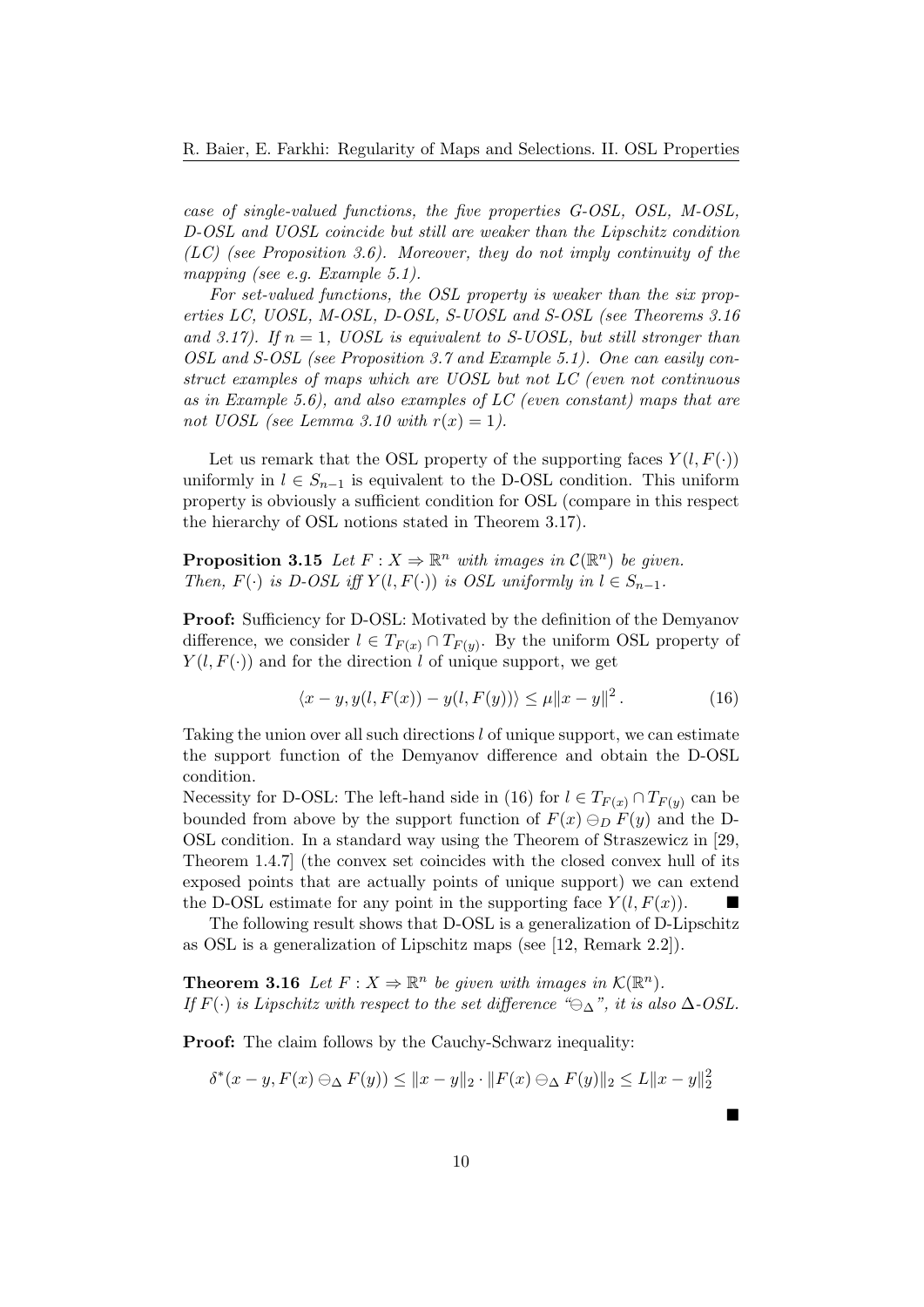If we take in (10) a set difference generating a smaller set than the algebraic difference, then we clearly will get a generalization of the UOSL property. Natural candidates for this are the Demyanov difference and the metric difference. More generally, we get the following

#### Theorem 3.17 (hierarchy for OSL conditions)

Let  $F: X \Rightarrow \mathbb{R}^n$  be given with images in  $\mathcal{C}(\mathbb{R}^n)$ . Then, the following implications hold:

- (i)  $S\text{-}UOSL \Rightarrow UOSL \Rightarrow D\text{-}OSL \Rightarrow OSL \Rightarrow G\text{-}OSL$ ,
- (ii)  $UOSL \Rightarrow M-OSL \Rightarrow OSL,$
- (iii)  $S\text{-}UOSL \Rightarrow S\text{-}OSL \Rightarrow OSL$

**Proof:** (i) All implications follow from the relations  $(2)$ – $(4)$ . The implication S-UOSL  $\Rightarrow$  UOSL is proved in [25, 3.3 Lemma].

(ii) By (2), the metric difference is a subset of the algebraic one, so that the implication "UOSL  $\Rightarrow$  M-OSL" is obvious.

By (5), the support function of the metric difference majorizes the difference of support functions so that the implication "M-OSL  $\Rightarrow$  OSL" is also clear.

(iii) In the third chain of implications the first implication is obvious from the definition and the second one can be proved along the lines of [25, 3.3 Lemma].

The hierarchy of notions proved above easily follows from inclusions that hold for set differences resp. by estimates of support functions of the set differences.

| <b>OSL</b>    | Exam. 5.5 | Exam. 5.3        | Lipschitz   |
|---------------|-----------|------------------|-------------|
| D-OSL         | Exam. 5.1 | <b>Exam. 6.4</b> | D-Lipschitz |
| U-OSL         | Exam. 5.6 |                  |             |
| <b>S-UOSL</b> | Exam. 5.8 |                  |             |
|               |           |                  |             |

Figure 1: hierarchy of OSL and Lipschitz notions

Each Lipschitz map is also OSL as well as each D-Lipschitz map is also D-OSL. The diagram in Figure 1 illustrates the first chain of implications in Theorem 3.17 as inclusions of regularity classes for set-valued maps. It also shows that the inclusions are strict. The examples in the next section will demonstrate these facts, e.g. Example 5.5 presents a set-valued map which is OSL, but neither D-OSL nor Lipschitz. Example 6.4 in this figure refers to [5].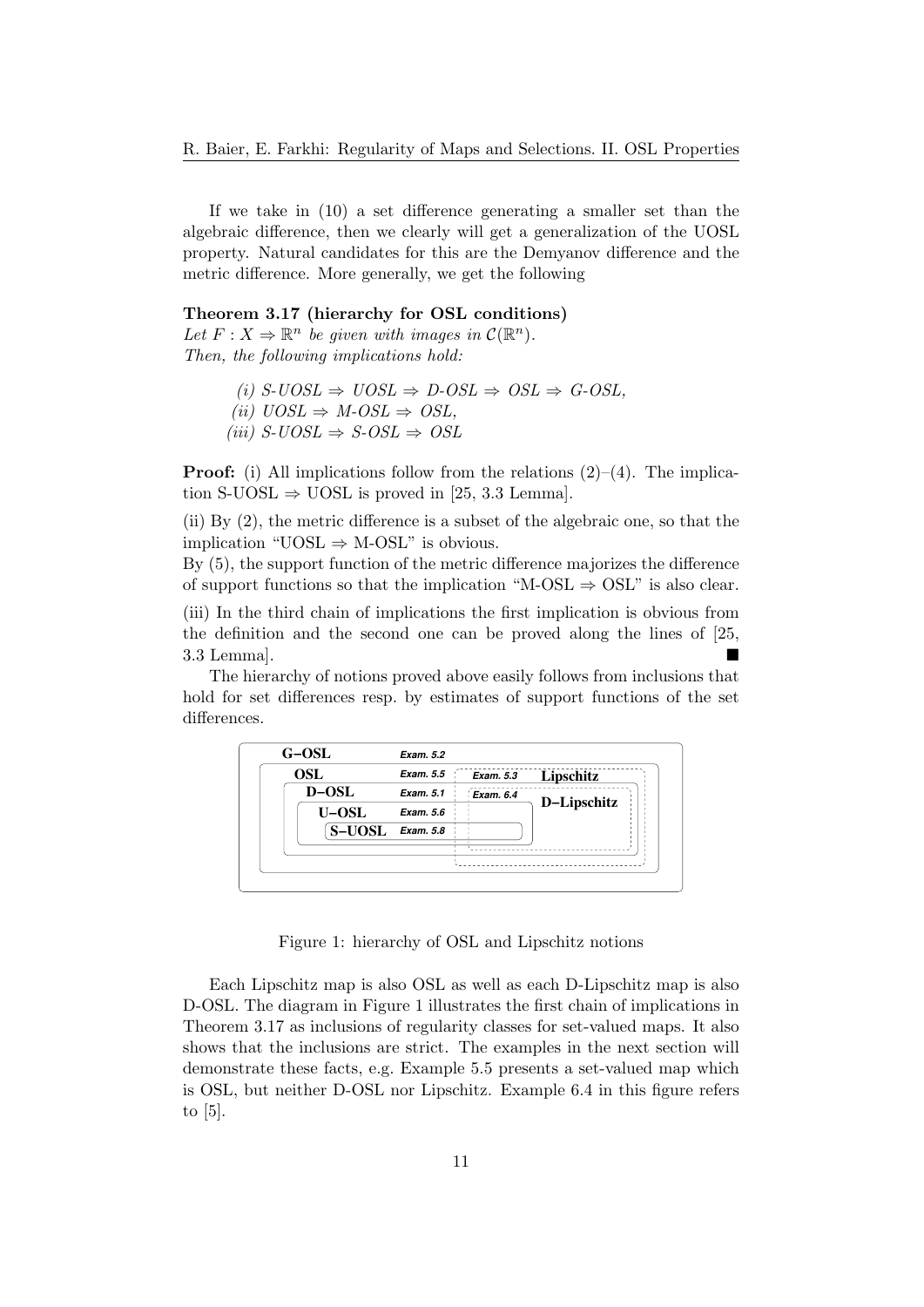**Remark 3.18** [5, Example 2.4] indicates that we cannot hope for the implication  $M\text{-}OSL \Rightarrow D\text{-}OSL$  or for the inverse one. Examples 5.3 and 5.4 present set-valued maps which are M-OSL but not D-OSL and vice versa.

To illustrate the sharpness of inclusions in the second and third chain of inclusions: Example 5.1 lists a M-OSL map which is not UOSL, while Example 5.4 contains the definition of an OSL map which is not M-OSL.

For the third chain, Lemma 3.10 shows that the constant map  $F(x) =$  $B_1(0) \subset \mathbb{R}^n$  is S-OSL with constant 0, but not S-UOSL (since it is not UOSL by Theorem 3.13). Example 5.6 shows a map that is UOSL (and hence, OSL), but not S-OSL.

## 4 One-Sided Lipschitz Selections

Here, we present results on the existence of OSL selections passing through any point of the graph of set-valued maps which are one-sided Lipschitz of various kinds (D-OSL, M-OSL and OSL). For set-valued maps with convex, compact images we characterize the D-OSL property by the existence of uniformly OSL generalized Steiner selections. In the nonconvex case we can show the existence of uniformly OSL metric selections for M-OSL maps in the one-dimensional case. Similarly to the D-OSL case, we characterize OSL maps by the existence of a family of uniformly OSL selections passing through any point of their graphs.

#### 4.1 OSL Generalized Steiner Selections

In this subsection we turn our attention to D-OSL mappings and prove that the GS-selections of a D-OSL mapping are uniformly OSL. In Subsection 5.2 we will see that the existence of OSL selections require more than the OSL condition for the set-valued map. This corresponds to [5] in which the existence of uniform Lipschitz selections requires more than Lipschitz regularity (namely Lipschitzness with respect to the Demyanov difference).

Let us recall the *generalized Steiner selections* for convex-valued setvalued maps as introduced in [7, 8, 9]. We refer to the notations in [5] and will denote by  $\text{St}_{\alpha}(C)$  the *generalized Steiner point* of a convex set  $C \in \mathcal{C}(\mathbb{R}^n)$ . In [8, Theorem 3.4], the Castaing representation

$$
F(x) = \overline{\bigcup_{\alpha \in \mathcal{SM}} \{ \text{St}_{\alpha}(F(x)) \} }
$$
(17)

for a set-valued map  $F: X \to \mathbb{R}^n$  with convex images is studied, where  $S\mathcal{M}$ is the set of smooth measures. In [4] the set  $AM$  of atomic measures  $\alpha_{[l]}$ which is concentrated in a single point  $l \in S_{n-1}$  is introduced as  $\text{St}_{\alpha_{[l]}}(F(x))$ via the *Steiner point*  $St(Y(l, F(x)))$ . Following this we get the second Cas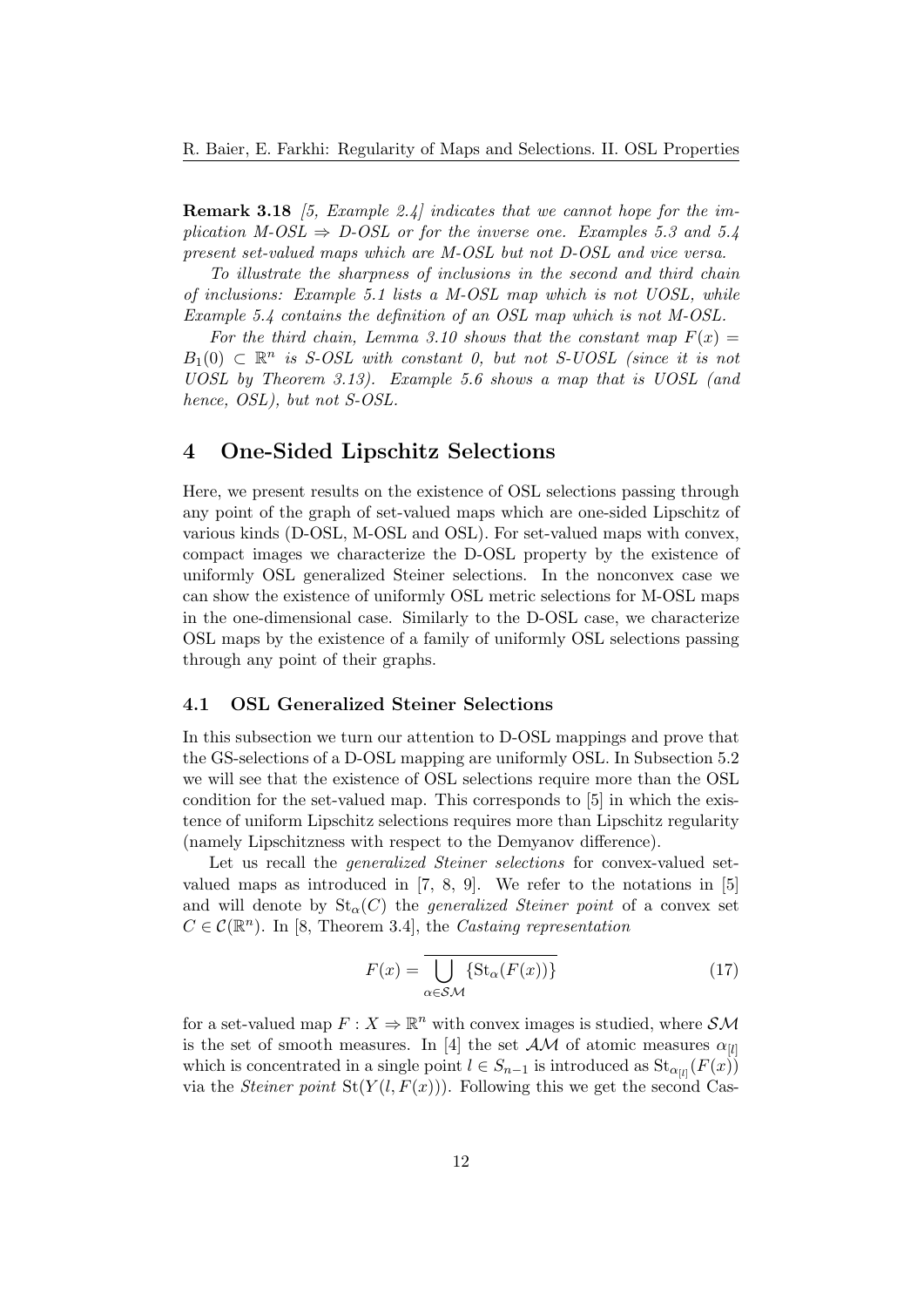taing representation

$$
F(x) = \overline{\mathrm{co}}\left\{\bigcup_{l \in S_{n-1}} \{\mathrm{St}_{\alpha_{[l]}}(F(x))\}\right\}.
$$
 (18)

As in [5], we denote by  $\mathcal{M}_{\text{sp}}$  either the measure class  $\mathcal{AM}$  or  $\mathcal{SM}$ .

We next state a generalization of [4, Proposition 5.1] in which D-Lipschitzness is characterized by the uniform Lipschitz continuity of generalized Steiner selections.

Theorem 4.1 (characterization of D-OSL) Let  $F: X \Rightarrow \mathbb{R}^n$  with images in  $\mathcal{C}(\mathbb{R}^n)$  be given. Then, F is D-OSL with constant  $\mu \in \mathbb{R}$  if and only if the family  $(\text{St}_{\alpha}(F(\cdot)))_{\alpha \in \mathcal{M}_{sp}}$  is uniformly OSL with constant  $\mu$ .

Proof: By [4, Theorem 4.6] the Demyanov difference can be represented as closed convex hull of differences of generalized Steiner selections, i.e.

$$
F(x) \ominus_D F(y) = \overline{\mathrm{co}}\left\{\bigcup_{l \in S_{n-1}} (\mathrm{St}_{\alpha_{[l]}}(F(x)) - \mathrm{St}_{\alpha_{[l]}}(F(y)))\right\}.
$$
 (19)

If  $F(\cdot)$  is D-OSL, then

$$
\langle x - y, St_{\alpha_{[l]}}(F(x)) - St_{\alpha_{[l]}}(F(y)) \rangle \le \delta^*(x - y, F(x) \ominus_D F(y)) \le \mu \|x - y\|^2
$$

for all  $l \in S_{n-1}$  holds, i.e. the uniform OSL property for the selections  ${\rm St}_{\alpha_{[l]}}(F(\cdot)).$ 

On the other hand, the uniform OSL property

$$
\langle x - y, St_{\alpha_{[l]}}(F(x)) - St_{\alpha_{[l]}}(F(y)) \rangle \le \mu \|x - y\|^2 \quad (l \in S_{n-1})
$$

together with (19) yields

$$
\delta^*(x - y, F(x) \ominus_D F(y)) = \sup_{l \in S_{n-1}} \langle x - y, \text{St}_{\alpha_{[l]}}(F(x)) - \text{St}_{\alpha_{[l]}}(F(y)) \rangle
$$
  

$$
\leq \mu \|x - y\|^2,
$$

i.e. the D-OSL property holds. The same reasoning works for the smooth measures in SM.

The following corollary provides a positive answer to the question in [6], in what cases there exist continuous and uniform OSL selections for a given set-valued OSL map.

**Corollary 4.2** Let  $F: X \Rightarrow \mathbb{R}^n$  with images in  $\mathcal{C}(\mathbb{R}^n)$  be given. Then, F is D-OSL with constant  $\mu \in \mathbb{R}$  and D-continuous if and only if the family  $\left\{ \text{St}_{\alpha}(F(\cdot)) \right\}_{\alpha \in \mathcal{M}_{sp}}$  is uniformly OSL with constant  $\mu$  and uniformly continuous.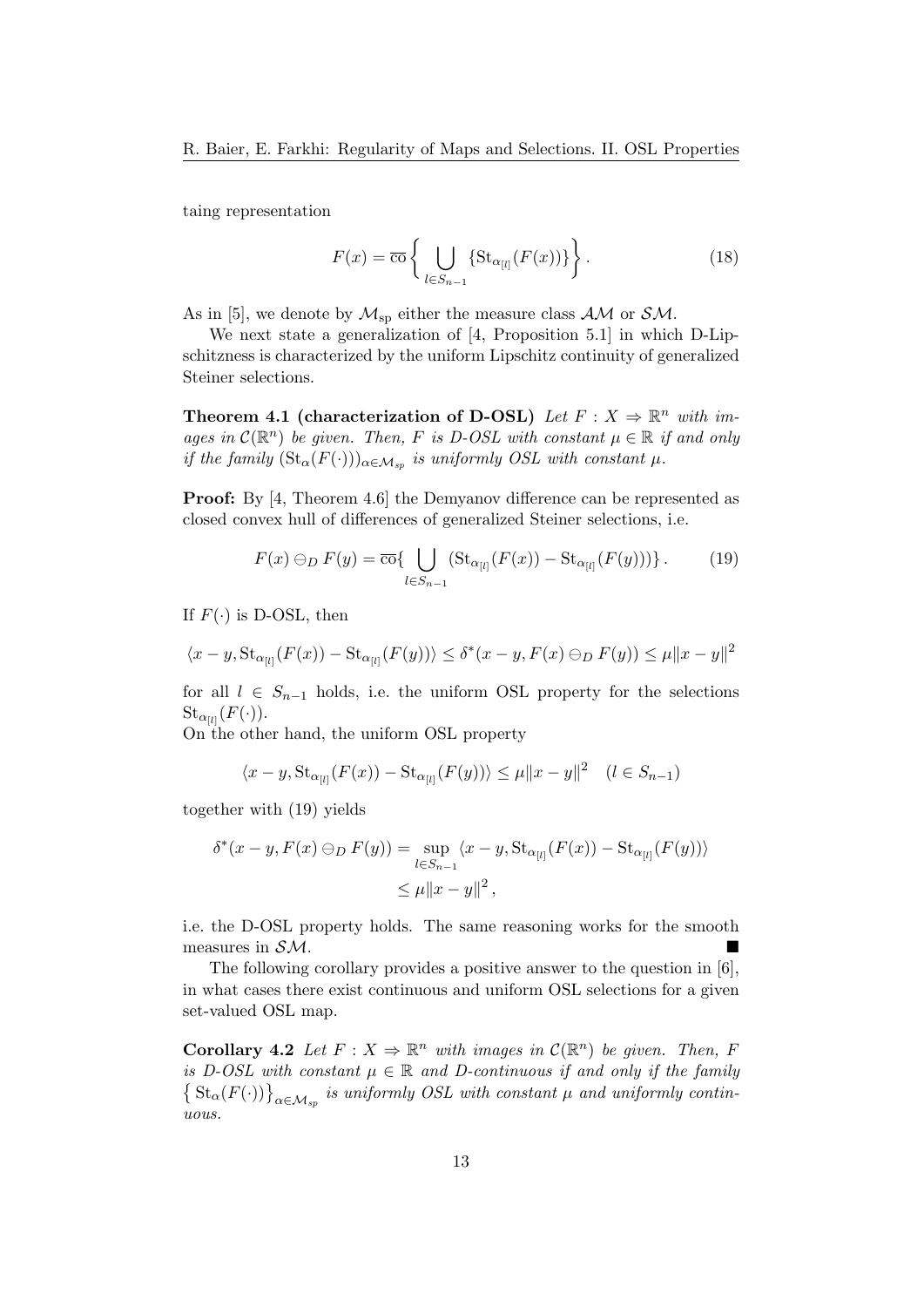In view of Proposition 3.7 we get

**Corollary 4.3** Let  $F: I \Rightarrow \mathbb{R}$  with images in  $\mathcal{C}(\mathbb{R})$  and  $I \subset \mathbb{R}$  be given. Then, F is OSL if and only if the family  $\left\{ \text{St}_{\alpha}(F(\cdot)) \right\}_{\alpha \in \mathcal{M}_{sp}}$  is uniformly OSL with constant  $\mu$ .

From the Castaing representation (17) it follows that GS-points are sufficient to test the corresponding OSL condition for the set difference " $\ominus_{\Delta}$ ".

**Proposition 4.4** Let  $F: X \Rightarrow \mathbb{R}^n$  with images in  $\mathcal{C}(\mathbb{R}^n)$  be given. Then, conditions

- (i)  $\langle x-y, St_{\alpha_{[l]}}(F(x) \ominus_G F(y)) \rangle \leq \mu \|x-y\|^2$  for all  $l \in S_{n-1}$  assuming that  $F(x) \ominus_G F(y) \neq \emptyset$  for all  $x, y \in X$ ,
- (ii)  $\langle x-y, \text{St}_{\alpha_{[l]}}(F(x)) \text{St}_{\alpha_{[l]}}(F(y)) \rangle \leq \mu \|x-y\|^2$  for all  $l \in S_{n-1}$ ,

$$
(iii) \ \langle x - y, \mathrm{St}_{\alpha_{[l]}}(F(x) \ominus_{\Delta} F(y)) \rangle \le \mu \|x - y\|^2 \text{ for all } l \in S_{n-1}
$$

are equivalent respectively to G-OSL (i), to D-OSL (ii) and to  $\Delta$ -OSL (iii).

#### 4.2 One-Sided Lipschitz Metric Selections

In this subsection we turn our attention to M-OSL mappings and prove that the metric selections of a M-OSL map  $F : [a, b] \to \mathcal{K}(\mathbb{R})$  are OSL with the same constant.

According to Definition 3.2, a map is M-OSL if

$$
\delta^*(x - y, F(x) \ominus_M F(y)) \le \mu \|x - y\|^2 \quad (x, y \in [a, b]). \tag{20}
$$

Metric selections are useful for studying M-OSL maps. We use the following construction which is a slight modification of the construction from [18] and from [5, Definition 5.1]. Here, the x-coordinate of the given point in the graph is incorporated in the grid points and thus a non-uniform grid is defined, since the constructed selections automatically pass through the given point of the graph.

**Definition 4.5** Let  $F : [a, b] \to \mathcal{K}(\mathbb{R})$  and  $(\hat{x}, \hat{y}) \in Graph(F)$  be given. We take a uniform partition of [a, b],  $a = \tau_0 < \tau_1 < ... < \tau_N = b$  with  $\tau_i =$  $a + i(b - a)/N$ ,  $i = 0, ..., N$ , and add the given point  $\hat{x}$  to the partition. We denote the new partition points by  $x_i$ ,  $i = 0, 1, ..., N+1$ , and  $h_i = x_{i+1} - x_i$ . Without loss of generality denote  $\hat{x} = x_{i_0}, \hat{y} = y_{i_0}$ . Starting from  $(x_{i_0}, y_{i_0})$ , we determine  $y_{i_0+1} \in F(x_{i_0+1})$  by  $||y_{i_0+1} - y_{i_0}|| = \text{dist}(y_{i_0}, F(x_{i_0+1}))$ . Then, for every  $i \geq i_0 + 1$ , and for given  $x_i, x_{i+1}, y_i$  we find subsequently  $y_{i+1} \in$  $F(x_{i+1})$  satisfying  $||y_{i+1} - y_i|| = \text{dist}(y_i, F(x_{i+1})).$ 

In a similar way we proceed backwards, to the left of  $x_{i_0}$ : for  $i \leq i_0$ , we find  $y_{i-1} \in F(x_{i-1})$  such that  $||y_i - y_{i-1}|| = \text{dist}(y_i, F(x_{i-1})).$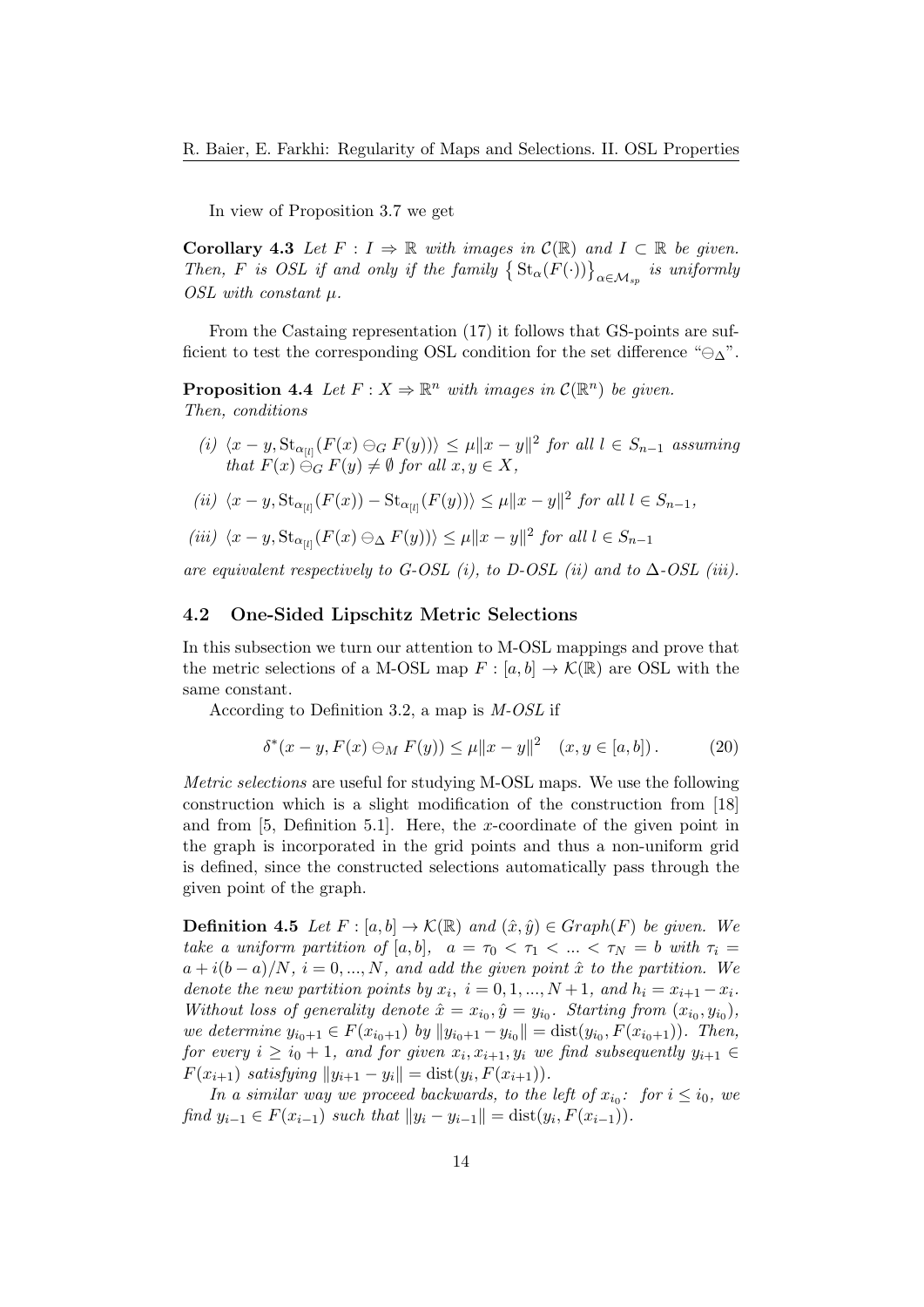The obtained sequence  $\{(x_i, y_i)\}_{i=0,\dots,N+1}$  is called metric chain. The piecewise-linear interpolant  $y^N(x)$  of such points  $(x_i, y_i)$ ,  $i = 0, ..., N + 1$ , of a metric chain is called metric piecewise-linear interpolant.

To prove that M-OSL mappings have uniformly OSL metric selections, we cannot use the Arzelà-Ascoli theorem, since M-OSL maps as well as their metric selections are not necessarily continuous. Instead, we use the following theorem (see e.g. [23, Chap. 10, Subsec. 36.5]) for a sequence of functions of bounded variation, in particular for monotone functions.

Theorem 4.6 (Helly's selection principle) A uniformly bounded sequence of functions with uniformly bounded variation, defined on a compact interval, has a subsequence that converges at every point of this interval.

Obviously, in the case of a sequence of monotone functions, the limit function in the above theorem is monotone. Let us recall that any monotone function has a countable number of discontinuity points [23, Chap. 9, Subsec. 31.1], thus the limit function is continuous almost everywhere except for at most countable number of points in the given 1d domain.

Now, we prove the theorem on the metric selections of M-OSL multivalued mappings.

**Theorem 4.7** Let  $F : [a, b] \to \mathcal{K}(\mathbb{R})$  be bounded, with closed graph and M-OSL with constant  $\mu$ . Then through any point  $(\hat{x}, \hat{y})$  of the graph of F there is an OSL metric selection of F which is OSL with constant  $\mu$ .

**Proof:** We construct a metric chain as in Definition 4.5. For any natural N and step-size  $h = (b-a)/N$  we take a uniform partition of [a, b],  $\tau_i = a+ih$ ,  $i \in \{0, 1, ..., N\}$ , and for the given point  $(\hat{x}, \hat{y})$ ,  $\hat{y} \in F(\hat{x})$  we add  $\hat{x}$  to the partition, construct a metric chain  $\{(x_i, y_i), y_i \in F(x_i)\}_{i=0,\dots,N+1}$  and consider the metric piecewise-linear interpolant  $y^N$  with knots  $(x_i, y_i)$ ,  $i \in$  $\{0, 1, ..., N + 1\}$ . By (20), we get for  $i \in \{0, 1, ..., N\}$ 

$$
(x_{i+1} - x_i)(y_{i+1} - y_i) \le \mu h_i^2 \iff y_{i+1} - y_i \le \mu h_i. \tag{21}
$$

To complete the proof, we prove the following claims:

1. The piecewise linear interpolants  $y^N$  are OSL with constant  $\mu$ .

2. The sequence  $y^N$  has a pointwise converging subsequence, and the limit function is OSL with constant  $\mu$ .

3. The limit function is a selection of F, which passes through  $(x, y)$ .

To prove the first claim, we show that for all  $x' < x'' \in [a, b]$ ,

$$
y^{N}(x'') - y^{N}(x') \le \mu(x'' - x'). \tag{22}
$$

We first show that  $(22)$  is true when  $x', x''$  are both in the same subinterval [ $x_i, x_{i+1}$ ]. By the construction in Definition 4.5, if  $x'' - x' = \lambda (x_{i+1} - x_i)$ ,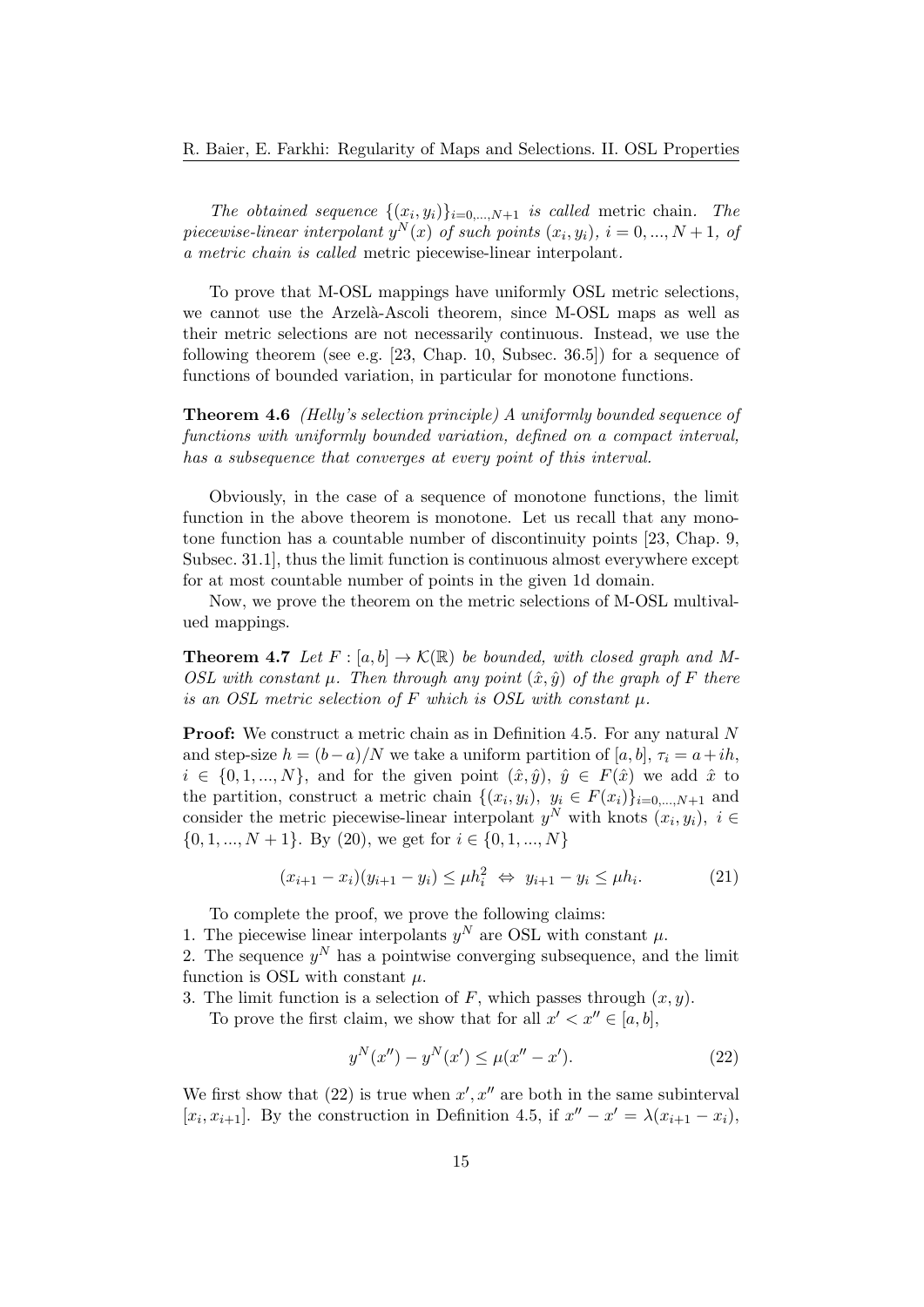with  $0 \le \lambda \le 1$ , then  $y^{N}(x'') - y^{N}(x') = \lambda(y_{i+1} - y_i)$ . Then, by (21) we get  $y^N(x'') - y^N(x') = \lambda (y_{i+1} - y_i)$  $\leq \lambda \mu (x_{i+1} - x_i) = \mu (x'' - x').$ 

Now, let  $x', x''$  belong to different subintervals of the partition. Without loss of generality suppose  $x' \in [x_0, x_1], x'' \in [x_i, x_{i+1}], i \in \{0, \ldots, N\}$ , with  $x_1 - x' = \lambda(x_1 - x_0), \, \lambda \in [0, 1], \text{ and } x'' - x_i = \nu(x_{i+1} - x_i), \, \nu \in [0, 1].$  Then  $x'' - x' = \nu h_i + \sum_{j=2}^{i} h_{j-1} + \lambda h_0$ . Using (21) and (22) in any subinterval of the partition, we get

$$
y^{N}(x'') - y^{N}(x')
$$
  
=  $y^{N}(x'') - y^{N}(x_{i}) + \sum_{j=2}^{i} (y^{N}(x_{j}) - y^{N}(x_{j-1})) + y^{N}(x_{1}) - y^{N}(x')$   
=  $\nu (y^{N}(x_{i+1}) - y^{N}(x_{i})) + \sum_{j=2}^{i} (y^{N}(x_{j}) - y^{N}(x_{j-1}))$   
 $+ \lambda (y^{N}(x_{1}) - y^{N}(x_{0})) \le \mu(\nu h_{i} + \sum_{j=2}^{i} h_{j-1} + \lambda h_{0}) = \mu(x'' - x'),$ 

which completes the proof of the first claim.

To prove the second claim, we observe that the functions  $y^N(x) - \mu x$  are monotone decreasing, which follows trivially from (22), and also bounded on  $[a, b]$ , since F is bounded. Then by the Helly's selection principle, the sequence  $y^N(\cdot)$  has a pointwise convergent subsequence on [a, b]. Denote the limit function of this subsequence by  $y^{\infty}$ . Now, we show that  $y^{\infty}$  is OSL. Indeed, since the functions  $y^N(x) - \mu x$  are monotone decreasing, the limit function  $y^{\infty}(x) - \mu x$  is also monotone decreasing, which implies that  $y^{\infty}$  is OSL, and also that it has a countable set of discontinuity points.

To prove the third claim, we first note that the limit function passes through the given point  $(\hat{x}, \hat{y})$ , since all polygonal functions pass through this point. To show that the limit function is a selection of  $F$ , we take a subsequence of binary partitions, i.e. we take  $N_k = 2^k$ ,  $k = 1, 2, \ldots$ . Then a fixed binary point  $x = a + \frac{i_0(b-a)}{2k_0}$  $\frac{(b-a)}{2^{k_0}}$  appears in all refined partitions for  $k > k_0$ , and  $y^{N_k}(x) \in F(x)$  for all  $k > k_0$ . Since the graph of F is closed, the limit of this sequence satisfies  $y^{\infty}(x) \in F(x)$  for all binary points x.

Now, since every point  $x \in [a, b]$  is a limit of a sequence of binary points, and since the graph of F is closed, it follows that  $y^{\infty}(x) \in F(x)$  at every point  $x \in [a, b]$ . Hence,  $y^{\infty}$  is a selection of F.

#### 4.3 One-Sided Lipschitz Selections of OSL Maps

In this subsection we prove that a OSL map  $F : [a, b] \to \mathcal{K}(\mathbb{R})$  with a compact graph has OSL selections with the same constant passing through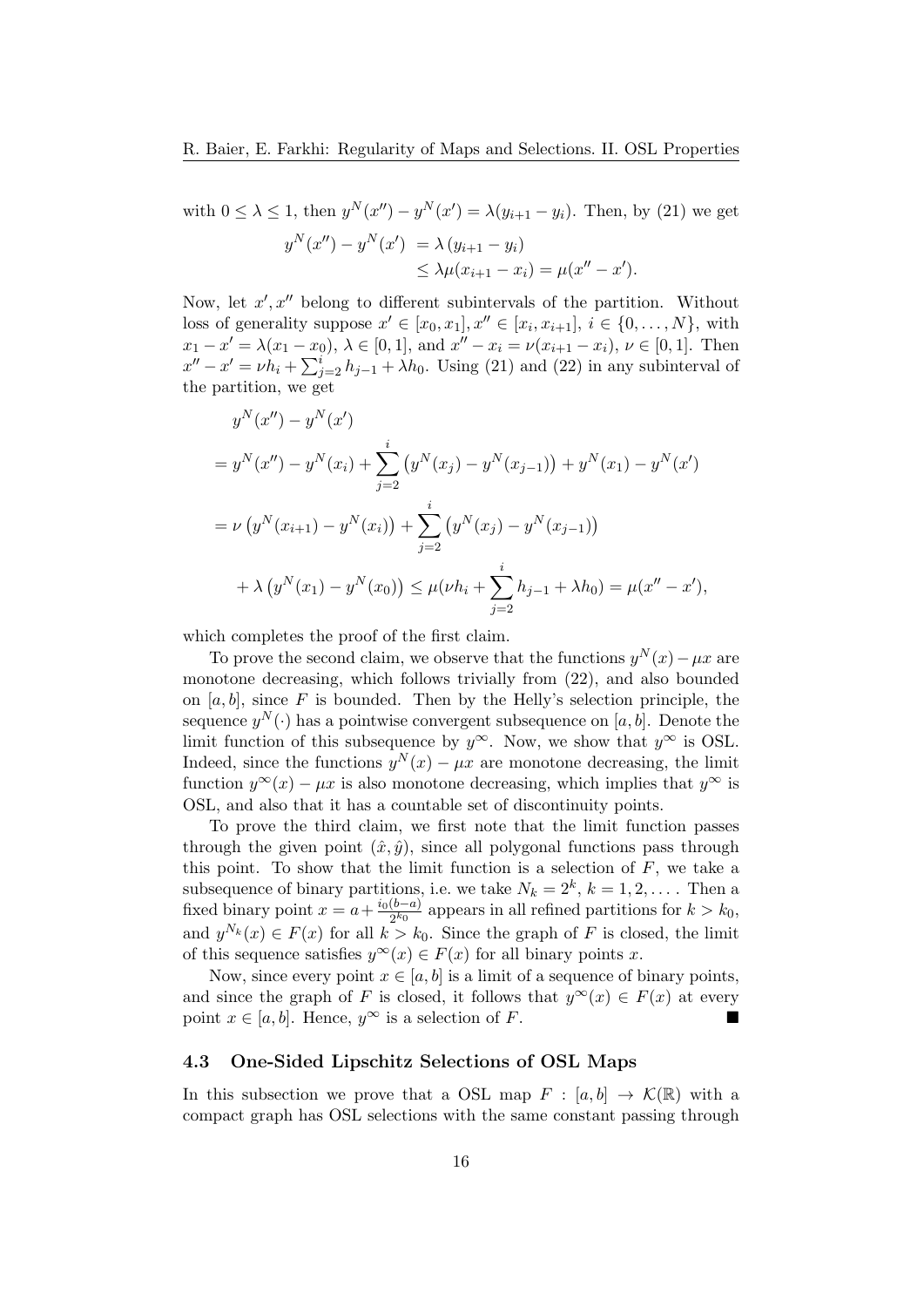every point of its graph. We use the following construction in the proof.

**Definition 4.8** Let  $F : [a, b] \to \mathcal{K}(\mathbb{R})$  and  $(\hat{x}, \hat{y}) \in \text{Graph}(F)$ . We take a uniform partition of [a, b],  $a = \tau_0 < \tau_1 < ... < \tau_N = b$  with  $\tau_i =$  $a + i(b - a)/N$ ,  $i = 0, ..., N$ , and add the given point  $\hat{x}$  to the partition. We denote the so-obtained new partition points by  $x_i$ ,  $i = 0, 1, ..., N + 1$ , and  $h_i = x_{i+1} - x_i$ . Let  $\hat{x} = x_{i_0}, \hat{y} = y_{i_0}$ . Starting from  $(x_{i_0}, y_{i_0})$ , we determine  $y_{i_0+1} \in F(x_{i_0+1})$  by the OSL condition:

$$
(x_{i_0+1}-x_{i_0})(y_{i_0+1}-y_{i_0})\leq \mu |x_{i_0+1}-x_{i_0}|^2 \iff y_{i_0+1}-y_{i_0}\leq \mu h_{i_0}.
$$

Then, increasing i from  $i_0+1$  to N, for given  $x_i, x_{i+1}, y_i$  we find subsequently  $y_{i+1}$  satisfying

$$
(x_{i+1} - x_i)(y_{i+1} - y_i) \le \mu |x_{i+1} - x_i|^2 \iff y_{i+1} - y_i \le \mu h_i. \tag{23}
$$

In a similar way we proceed backwards, to the left of  $x_{i_0}$ : for  $i \leq i_0 - 1$ , we find  $y_i \in F(x_i)$  satisfying (23).

We then construct a piecewise-linear interpolant  $y^N(x)$  of the points  $(x_i, y_i), i = 0, ..., N + 1.$ 

**Theorem 4.9** Let  $F : [a, b] \to \mathcal{K}(\mathbb{R})$  be bounded, with closed graph and OSL with constant  $\mu$ . Then through any point  $(\hat{x}, \hat{y})$  of the graph of F there is a selection of F which is OSL with constant  $\mu$ .

**Proof:** We construct the piecewise-linear functions passing through  $(\hat{x}, \hat{y})$ as in Definition 4.8. Then the steps of the proof are the same as in that of Theorem 4.7.

It is easy to show that if there exists an OSL selection through any point of the graph of a multifunction  $F(\cdot)$  and if all these selections have the same OSL constant, then  $F(\cdot)$  is OSL. Thus we obtain

**Corollary 4.10** Let  $F : [a, b] \to \mathcal{K}(\mathbb{R})$  be bounded with closed graph.  $F(\cdot)$  is OSL with constant  $\mu$  iff through any point  $(\hat{x}, \hat{y})$  of the graph of  $F(\cdot)$ there is a OSL selection with the same constant  $\mu$ .

Remark 4.11 A direct consequence of Theorem 4.9 is that D-OSL and M-OSL maps have OSL selections through each point of their graphs, but these selections are not necessarily GS-selections or metric ones. In this sense, the stronger requirements of Theorems 4.1 and 4.7 lead to stronger conclusions — they provide existence of special OSL selections, namely generalized Steiner resp. metric selections.

Remark 4.12 We conjecture that the last theorem can be extended to maps with images in  $\mathbb{R}^n$  which are S-OSL (in the sense of Lempio/Veliov [27]).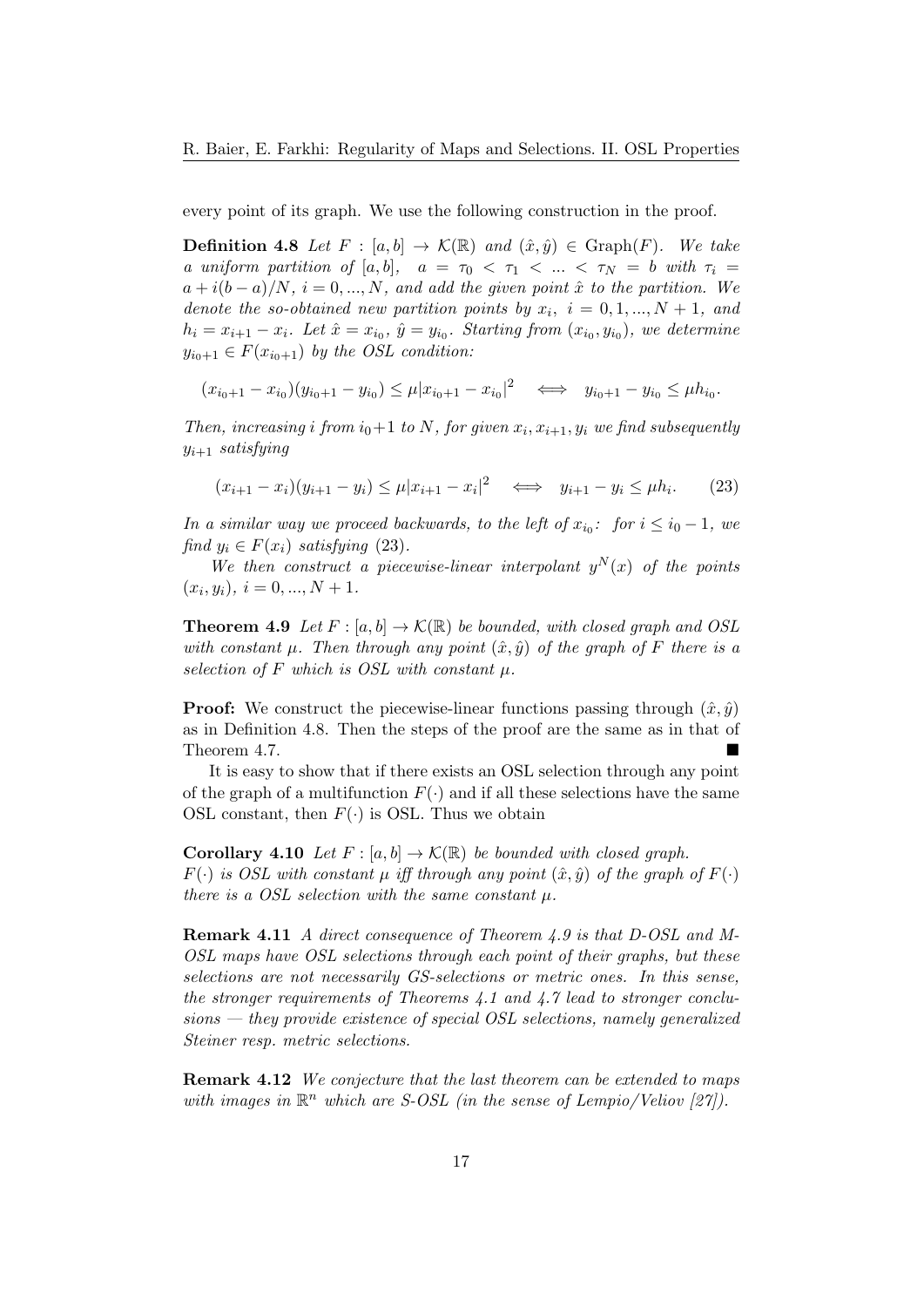## 5 Examples

The examples presented below demonstrate that the OSL notions in Section 3 are indeed different and that the inclusions in the diagram in Figure 1 are strict. Furthermore, some of them highlight the selection results in Section 4 and study generalized Steiner and metric selections.

#### 5.1 Examples Illustrating Strict Inclusions in Theorem 3.17

The first 1d example illustrates Proposition 3.7. As in [12, Example 2.1], the OSL map in this example is even discontinuous, see Figure 2.

Example 5.1  $Set F : \mathbb{R} \to \mathbb{R}$  as

$$
F(t) = [-\text{sign}(t), -\text{sign}(t) + 1]
$$
  $(t \in \mathbb{R}).$ 

Then,  $F(\cdot)$  is G-OSL, OSL, M-OSL and D-OSL, but neither UOSL nor Lipschitz.



Figure 2: OSL set-valued map in Example 5.1

(i) The D-OSL property follows from Lemma 3.10  $(r(x) = 1)$  and Corollary 3.12 for  $F(t) = [0, 1] + (-\text{sign}(t))$ . Although Theorem 3.17 holds, the G-OSL property with  $\mu = 0$  follows directly from  $\text{diam}(F(t)) = 1$ ,

$$
F(s) \ominus_G F(t) = \{-\operatorname{sign}(s) + \operatorname{sign}(t)\},\
$$

$$
\delta^*(s - t, F(s) \ominus_G F(t)) = (s - t)(-\operatorname{sign}(s) + \operatorname{sign}(t)) \le 0
$$

by the OSL condition of the negative signum function.

(ii)  $F(\cdot)$  is M-OSL To verify the M-OSL property with  $\mu = 0$ , we check only two cases. The other cases for  $s, t \in \mathbb{R}$  can be treated similarly. (a) " $s < 0 < t$ ":  $F(s) \ominus_M F(t) = [1,2] \ominus_M [-1,0] =$  $a \in F(s)$  $\{a-0\} \cup \ \mid \ \right)$  $b \in F(t)$  ${1-b} = [1,2],$  $\delta^*(s-t, F(s) \ominus_M F(t)) = (s-t) < 0$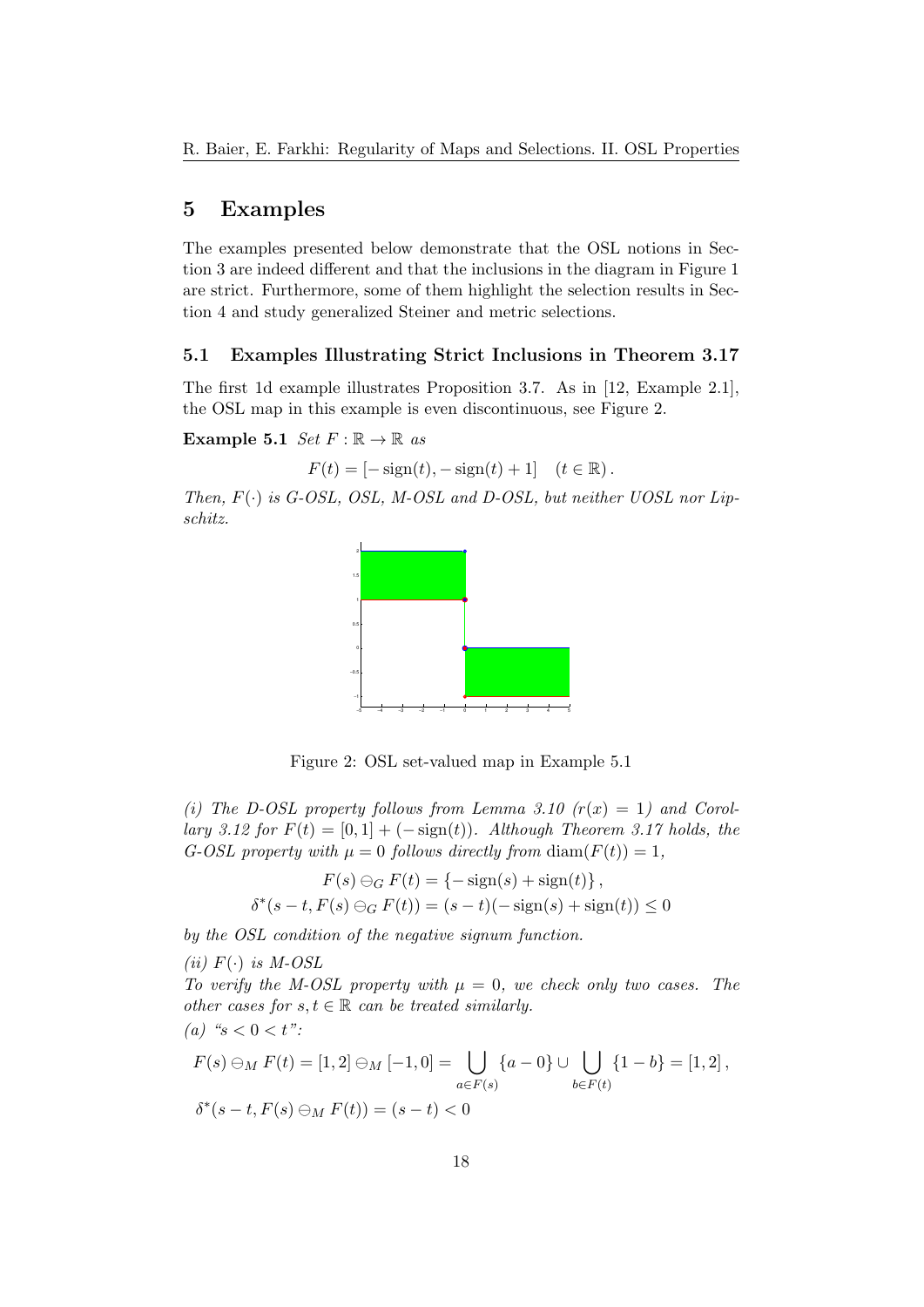(b)  $\mathcal{C} < t < s$ ":

$$
F(s) \ominus_M F(t) = [-1,0] \ominus_M [-1,0] = \{0\},
$$
  

$$
\delta^*(s-t, F(s) \ominus_M F(t)) = 0
$$

(iii) Since the map is not almost everywhere single-valued, it cannot be UOSL by Theorem 3.13. The discontinuity at  $t = 0$  prevents the Lipschitz property.

We next state an example of a G-OSL map which is not OSL which shows that G-OSL is a weaker assumption than OSL.

**Example 5.2** Set  $X = [0, \infty) \times \mathbb{R}$  and  $F: X \to \mathbb{R}^2$  as

$$
F(x) = \text{co}\left\{ \begin{pmatrix} 0 \\ 0 \end{pmatrix}, \begin{pmatrix} x_1 \\ \sqrt{x_1} \end{pmatrix} \right\} \quad (x \in X).
$$

Then,  $F(\cdot)$  is G-OSL, but not OSL.

(i) We show that  $F(\cdot)$  is not OSL by considering

$$
h_m = \frac{1}{m}, \ x^m = \begin{pmatrix} 2h_m \\ h_m \end{pmatrix}, \ y^m = \begin{pmatrix} h_m \\ 0 \end{pmatrix} \quad (m \in \mathbb{N}).
$$

Then,

$$
\delta^*(x^m - y^m, F(x^m)) - \delta^*(x^m - y^m, F(y^m)) = h_m^2 + (\sqrt{2} - 1)h_m\sqrt{h_m},
$$

which, for large  $m \in \mathbb{N}$ , is bigger than

$$
\mu \|x^m - y^m\|_2^2 = 2\mu h_m^2.
$$

(ii)  $F(\cdot)$  is G-OSL with constant  $\mu = 0$  for  $x = (x_1, x_2), y = (y_1, y_2) \in X$ :

$$
F(x) \ominus_G F(y) = \begin{cases} \emptyset & \text{for } x, y \text{ with } x_1 \neq y_1, \\ \{0\} & \text{for } x, y \text{ with } x_1 = y_1, \\ \text{for } x, y \text{ with } x_1 = y_1, \end{cases}
$$

$$
0 \ge \delta^*(x - y, F(x) \ominus_G F(y)) = \begin{cases} -\infty & \text{for } x, y \text{ with } x_1 \neq y_1, \\ 0 & \text{for } x, y \text{ with } x_1 = y_1 \end{cases}
$$

The next example is stated in [10, Example 3.1] to demonstrate that continuity with respect to the Hausdorff and the Demyanov distance differs  $(F(\cdot))$  is proved to be Hausdorff continuous, but not D-continuous). But it can also show that D-OSL is a stronger condition than OSL and that there exist Lipschitzian maps which are not D-OSL.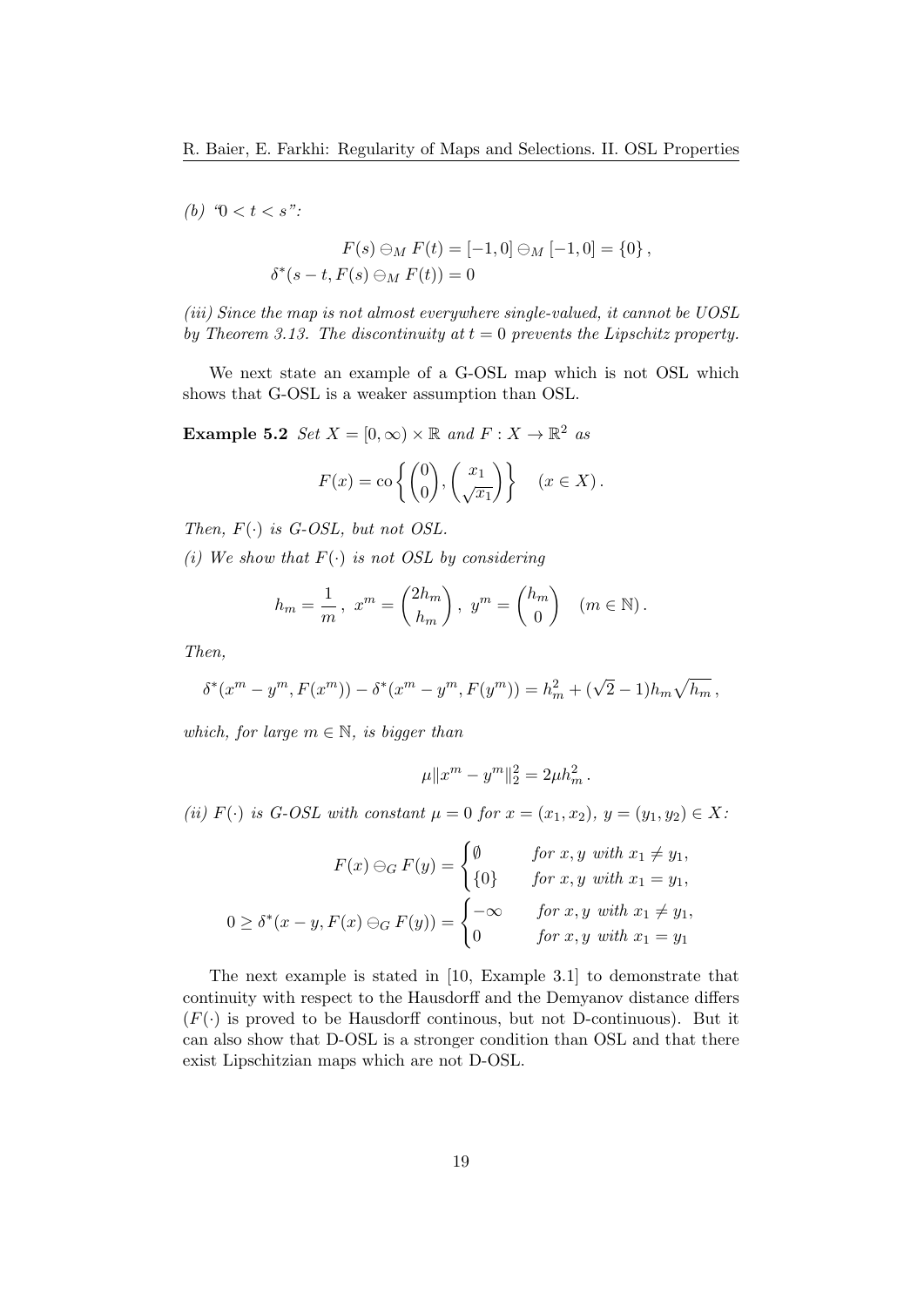Example 5.3 ([10, Example 3.1])  $Set F : \mathbb{R}^2 \to \mathbb{R}^2$  as

$$
F(x) = \text{co}\left\{ \begin{pmatrix} 0 \\ 0 \end{pmatrix}, \begin{pmatrix} \cos(x_1) \\ \sin(x_1) \end{pmatrix} \right\} \quad (x \in \mathbb{R}^2).
$$

Then,  $F(\cdot)$  is obviously Lipschitz and hence, OSL. We show that it is also M-OSL, but neither D-Lipschitz nor D-OSL.

(i)  $F(\cdot)$  is M-OSL, since it is Lipschitz and Theorem 3.16 applies for the metric difference.

(ii)  $F(\cdot)$  is not D-OSL. The support function for  $l = (l_1, l_2)^\top \in S_1$  is

$$
\delta^*(l, F(x)) = \max\{0, l_1 \cos(x_1) + l_2 \sin(x_1)\}.
$$

With  $l := \begin{pmatrix} 1 \\ 0 \end{pmatrix}$  $_{0}^{1})$  and

$$
h_m = \frac{1}{m}, \ x^m = \left(\frac{\pi}{2} - h_m\right) \begin{pmatrix} 1 \\ -1 \end{pmatrix}, \quad z^m = \left(\frac{\pi}{2} + h_m\right) \begin{pmatrix} 1 \\ -1 \end{pmatrix},
$$
  

$$
y^{1,m} := y(l, F(x^m)) = \begin{pmatrix} \cos\left(\frac{\pi}{2} - h_m\right) \\ \sin\left(\frac{\pi}{2} - h_m\right) \end{pmatrix}, \quad y^{2,m} := y(l, F(z^m)) = \begin{pmatrix} 0 \\ 0 \end{pmatrix}.
$$

The left and right-hand side of the D-OSL condition is given by

$$
\langle x^m - z^m, y^{1,m} - y^{2,m} \rangle = -2h_m \left( \cos \left( \frac{\pi}{2} - \frac{1}{m} \right) - \sin \left( \frac{\pi}{2} - \frac{1}{m} \right) \right), \quad (24)
$$

$$
\mu \| x^m - z^m \|_2^2 = \left\| -2h_m \left( \frac{1}{-1} \right) \right\|_2^2 = 8h_m^2,
$$

we get the inequality

$$
-\cos\left(\frac{\pi}{2} - \frac{1}{m}\right) + \sin\left(\frac{\pi}{2} - \frac{1}{m}\right) \le 4h_m
$$

which cannot hold for large  $m \in \mathbb{N}$ , since the left-hand side tends to 1. (iii)  $F(\cdot)$  is not D-Lipschitz by Theorem 3.16.

We now show a D-OSL map with nonconvex images which is not M-OSL.

#### Example 5.4

Consider  $F : \mathbb{R} \to \mathbb{R}$  with images in  $\mathcal{K}(\mathbb{R})$  (see Figure 3) defined as

$$
F(t) = \begin{cases} [-2, -1] \cup [1, 2] & \text{for } t < 0, \\ [-2, 2] & \text{for } t \ge 0. \end{cases}
$$

 $F(\cdot)$  is OSL and D-OSL with constant 0, but neither M-OSL nor Lipschitz.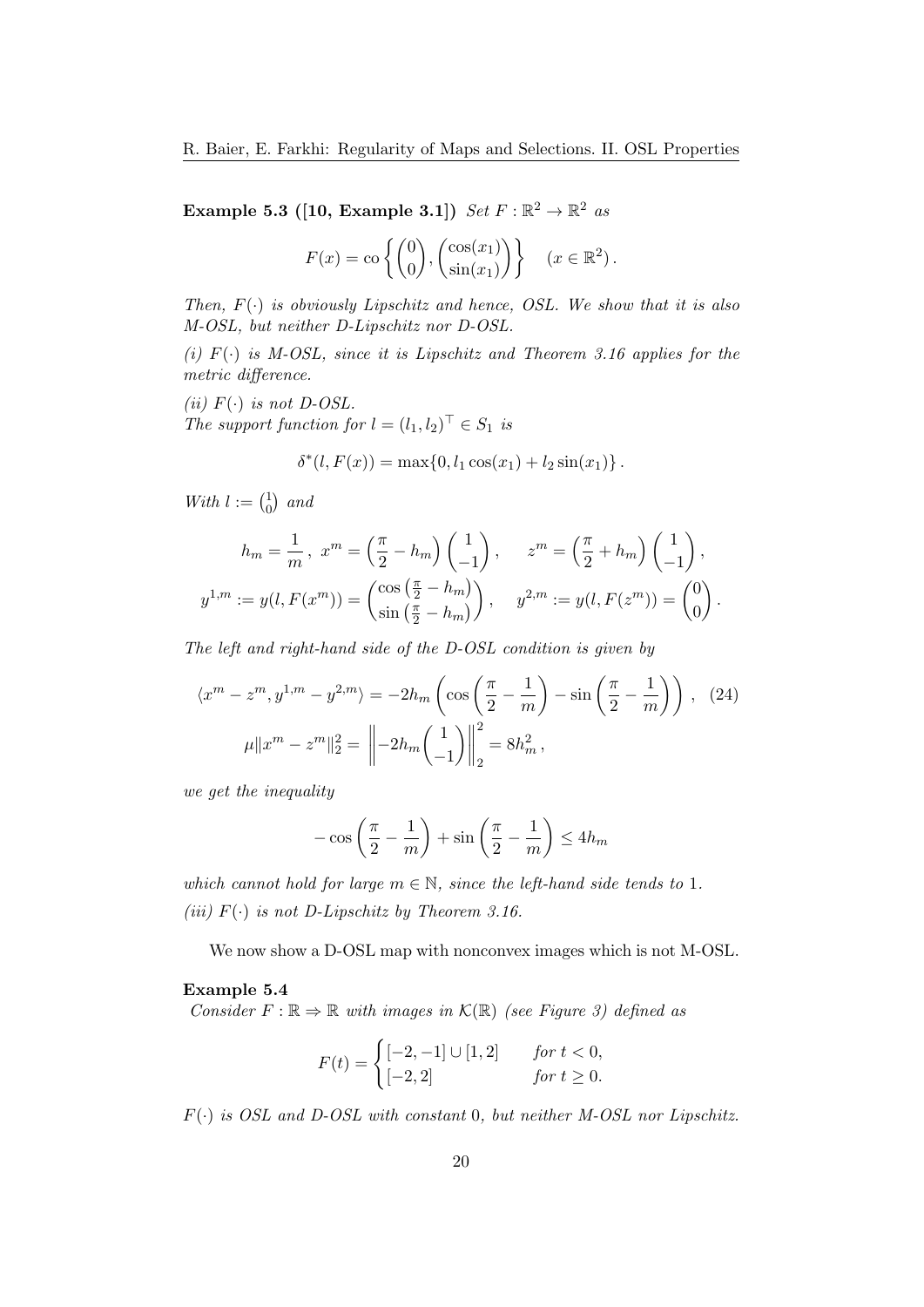- (i)  $F(\cdot)$  is OSL, since  $\text{co}(F(t)) = [-2, 2]$  for all  $t \in \mathbb{R}$ .
- (ii)  $F(\cdot)$  is D-OSL by the same reasoning.

(iii)  $F(\cdot)$  is not M-OSL, since if we assume this and consider  $h_m = \frac{1}{m}$  $\frac{1}{m}$ 

$$
F(-h_m) \ominus_M F(0) = \bigcup_{b \in [-1,0]} \{-1-b\} \cup \bigcup_{b \in [0,1]} \{1-b\} = [-1,1],
$$
  

$$
\delta^*(-h_m - 0, F(-h_m) \ominus_M F(0)) = \delta^*(-h_m, [-1,1]) = h_m
$$

which cannot be less or equal than  $\mu |- h_m - 0|^2 = \mathcal{O}(h_m^2)$  for large  $m \in \mathbb{N}$ . (iv)  $F(\cdot)$  is obviously not Lipschitz in  $t = 0$ .

The construction of the next example is based on Corollary 3.12. The set-valued map is a sum of a Lipschitz map and an OSL function, which is used in [13, Example 5.4]. Here,  $F_1(\cdot)$  is Lipschitz, but not D-Lipschitz and  $f_2(\cdot)$  is OSL, but not Lipschitz at the origin.

**Example 5.5** Consider  $F_1 : \mathbb{R}^2 \to \mathbb{R}^2$  as in Example 5.3,  $v = \begin{pmatrix} 1 \\ -1 \end{pmatrix}$  $\begin{pmatrix} 1 \\ -1 \end{pmatrix}$  and set

$$
F(x) = F_1(x) + \left\{ f_2\left(x - \frac{\pi}{2}v\right) \right\} \quad (x \in \mathbb{R}^2),
$$
  

$$
f_2(x) = \begin{pmatrix} -(x_1)^{\frac{1}{3}} + (x_2)^{\frac{2}{3}} \\ -(x_2)^{\frac{1}{3}} + (x_1)^{\frac{2}{3}} \end{pmatrix}.
$$

Then,  $F(\cdot)$  is OSL, but not Lipschitz or D-OSL.

(i)  $F(\cdot)$  is OSL, since it is a sum of a Lipschitz set-valued map and a OSL function with constant  $\mu = \frac{1}{2}$  $\frac{1}{2}$  by [13, Example 5.4].

(ii)  $F(\cdot)$  is not D-OSL Assume that  $F(\cdot)$  is D-OSL and consider  $h_m = \frac{1}{m}$  $\frac{1}{m}$ ,  $x^m = \left(\frac{\pi}{2} - h_m\right) \left(\frac{1}{-1}\right)$ ,  $z^m = \left(\frac{\pi}{2} + h_m\right) \left(\frac{1}{-1}\right)$  and  $y^{1,m}, y^{2,m} \in \mathbb{R}^2$  as in Example 5.3. Consider the



Figure 3: D-OSL set-valued map in Example 5.4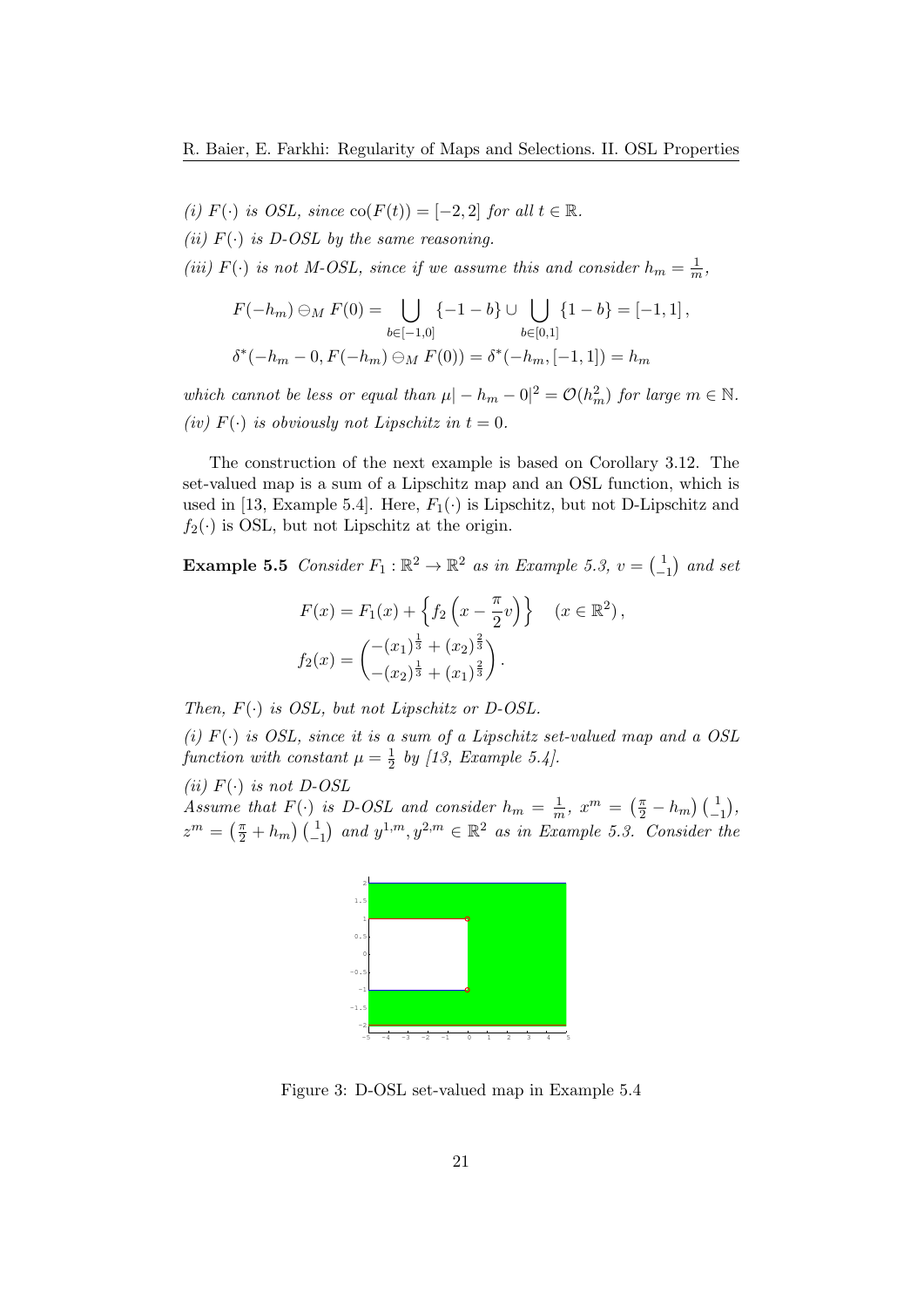following scalar product:

$$
\left\langle x^m - z^m, f_2\left(x^m - \frac{\pi}{2}v\right) - f_2\left(z^m - \frac{\pi}{2}v\right) \right\rangle
$$
  
=  $-2h_m \left\langle v, \left( \frac{-(-h_m)^{\frac{1}{3}} + h_m^{\frac{2}{3}}}{-h_m^{\frac{1}{3}} + (-h_m)^{\frac{2}{3}}} \right) - \left( \frac{-h_m^{\frac{1}{3}} + (-h_m)^{\frac{2}{3}}}{-(-h_m)^{\frac{1}{3}} + h_m^{\frac{2}{3}}} \right) \right\rangle$   
=  $-2h_m \left( 1 \cdot 2h_m^{\frac{1}{3}} + (-1) \cdot (-2h_m^{\frac{1}{3}}) \right) = -8h_m^{\frac{4}{3}}$ 

The right-hand side of the D-OSL condition is

$$
\mu \|x^m - z^m\|_{\infty}^2 = \mu \| - 2h_m v\|_{\infty}^2 = 4\mu h_m^2,
$$

while the left-hand side (see also (24)) can be estimated for big  $m \in \mathbb{N}$  as

$$
\langle x^m - z^m, y(l, F(x^m)) - y(l, F(z^m)) \rangle
$$
  
=  $\langle x^m - z^m, y^{1,m} - y^{2,m} \rangle + \langle x^m - z^m, f_2 \left( x^m - \frac{\pi}{2} v \right) - f_2 \left( z^m - \frac{\pi}{2} v \right) \rangle$   
=  $2h_m \left( \sin \left( \frac{\pi}{2} - \frac{1}{m} \right) - \cos \left( \frac{\pi}{2} - \frac{1}{m} \right) \right) - 8h_m^{\frac{4}{3}} \ge 2h_m \left( \frac{9}{10} - 4h_m^{\frac{1}{3}} \right) \ge h_m.$ 

This leads to the contradiction  $h_m \leq 4\mu h_m^2$  for large  $m \in \mathbb{N}$ . Hence,  $F(\cdot)$  is not D-OSL.

(iii)  $F(\cdot)$  is not Lipschitz

With a similar reasoning as in  $(ii)$ , one can show after some calculations that  $F(\cdot)$  is not Lipschitz in  $x = \frac{\pi}{2}$  $\frac{\pi}{2}v$ .

The next example shows that there are UOSL maps that are not S-UOSL.

**Example 5.6** Consider a convex function  $f : \mathbb{R}^n \to \mathbb{R}$  and define  $F : \mathbb{R}^n \to$  $\mathcal{C}(\mathbb{R}^n)$  as  $F(x) = -\partial f(x)$ .

If  $f(x) = ||x||_2$ , then  $F(\cdot)$  is UOSL but neither S-UOSL nor S-OSL (for  $n \geq 2$ ) or Lipschitz.

(i)  $F(\cdot)$  is UOSL.

It is well-known that the subdifferential is maximal monotone by  $[2, Sec. 3.4, ]$ Proposition 1], hence  $F(\cdot)$  is UOSL with constant  $\mu = 0$ .

(ii)  $F(\cdot)$  is neither S-UOSL nor S-OSL. The subdifferential is given by

$$
\partial f(x) = \begin{cases} \left\{ \frac{1}{\|x\|_2} x \right\} & \text{if } x \neq 0, \\ B_1(0) & \text{if } x = 0. \end{cases}
$$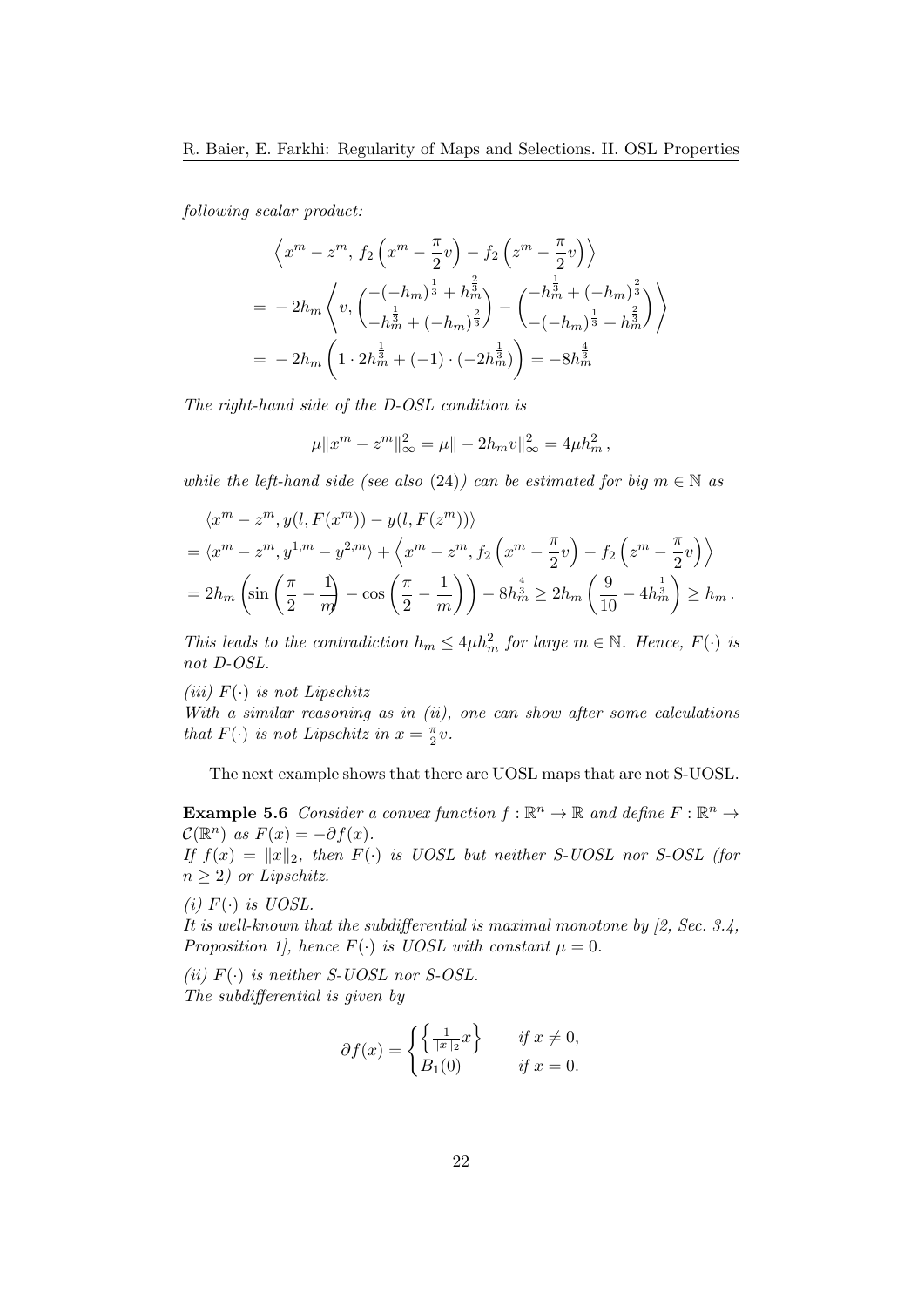Let us consider the unit vectors  $e^i \in \mathbb{R}^n$ ,  $i = 1, \ldots, n$ , and

$$
h_m = \frac{1}{m}, \ x^m = h_m(3e^1 + 4e^2), \qquad y^m = h_m(e^1 + e^2),
$$
  

$$
\xi^m = -\frac{1}{\|x^m\|_2} \cdot x^m \in F(x^m), \ \eta^m = -\frac{1}{\|y^m\|_2} \cdot y^m \in F(y^m)
$$

for all  $m \in \mathbb{N}$  which will lead to

$$
||x^m||_2 = \sqrt{9h_m^2 + 16h_m^2} = 5h_m
$$
,  $||y^m||_2 = \sqrt{h_m^2 + h_m^2} = \sqrt{2h_m}$ .

The following left-hand side of the S-UOSL condition

$$
(x_1^m - y_1^m)\delta^*(e^1, F(x) \ominus_A F(x^m)) \ge (x_1^m - y_1^m)(\xi_1^m - \eta_1^m)
$$
  
=  $2h_m \left( -\frac{1}{5h_m} 3h_m + \frac{1}{\sqrt{2}h_m} h_m \right) = 2h_m \left( \frac{\sqrt{2}}{2} - \frac{3}{5} \right) > 0$ 

and its right-hand side

$$
\mu \|x^m - y^m\|_{\infty}^2 = \mu (3h_m)^2 = 9\mu h_m^2
$$

yield a contraction for large  $m \in \mathbb{N}$ , since the estimate  $0 < 2\left(\frac{\sqrt{2}}{2} - \frac{3}{5}\right)$  $\frac{3}{5}$ )  $\leq$  $9\mu h_m$  cannot hold true for large  $m \in \mathbb{N}$ . Since  $F(\cdot)$  is single-valued for  $x \neq 0$ ,  $F(\cdot)$  cannot be S-OSL as well.

The next example is a modification of the previous one and shows that single-valued functions may be OSL, but not S-OSL.

**Example 5.7** Let  $F(x)$  be defined as in Example 5.6 and consider the function  $f: \mathbb{R}^n \to \mathbb{R}^n$  with  $f(0) = 0$  and  $F(x) = \{f(x)\}\$  for  $x \neq 0$ . Then,  $f(\cdot)$  is OSL, but not S-OSL.

The next example states a typical S-UOSL example which is not Lipschitz continuous (even discontinuous).

**Example 5.8** Let us consider the function  $f(x) = \sum_{i=1}^{n} |x_i|$  in Example 5.6. The function  $F(x) = -\partial f(x)$  is S-UOSL and discontinuous.

(i) The set-valued map  $F(\cdot)$  is S-UOSL.

For  $n = 1$ ,  $F(x)$  equals the set-valued signum function

Sign(x) =   
\n
$$
\begin{cases}\n\{1\} & \text{for } x < 0, \\
[-1, 1] & \text{for } x = 0, \\
\{-1\} & \text{for } x > 0,\n\end{cases}
$$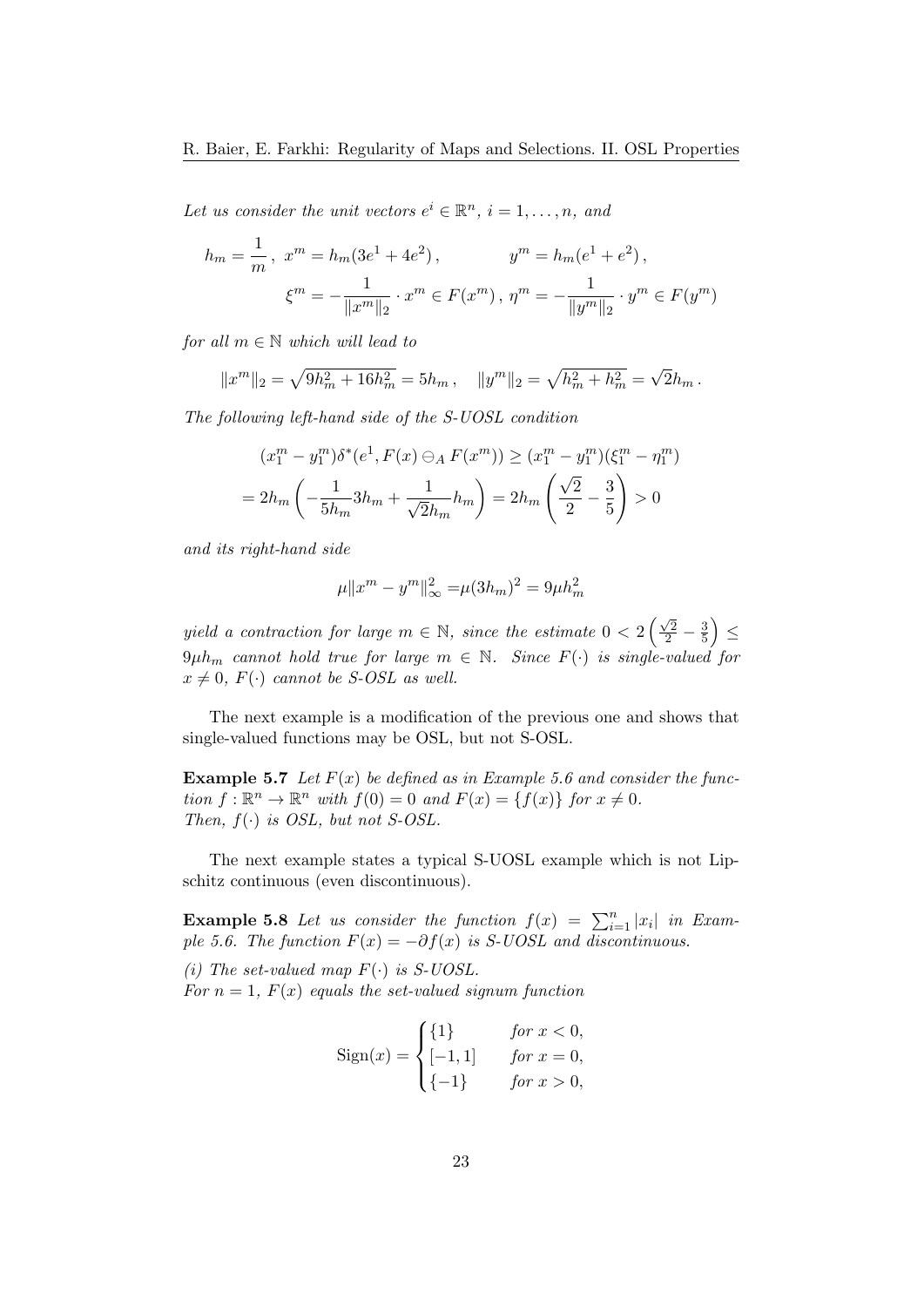for higher dimensions  $F(x)$  coincides with

$$
F(x) = \sum_{i=1}^{n} \text{Sign}(x_i) e^i.
$$

Since  $\text{Sign}(x_i)$  is the negative subdifferential of  $f_i(x_i) = |x_i|, |25, \text{Lemma 3.6}$ applies showing the S-UOSL property with constant  $\mu = 0$ .

(ii)  $F(\cdot)$  is obviously discontinuous, e.g. in  $x = 0$ .

#### 5.2 Examples of One-Sided Lipschitz Selections

We continue the discussion of Example 5.3 (see also the comments in [5, Example 6.3]), to show that the generalized Steiner selections for atomic measures are not Lipschitz, although the set-valued map is Lipschitz. Here, we show that these selections are not OSL either, although the map is even Lipschitz (and hence, OSL).

**Example 5.9** For  $F(\cdot)$  defined in Example 5.3,  $\text{St}_{\alpha_{[l]}}(F(\cdot))$  is not OSL for some direction  $l \in S_1$  in  $x = \frac{\pi}{2}$  $\frac{\pi}{2}$   $\left(\frac{1}{2}\right)$  $\begin{pmatrix} 1 \\ -1 \end{pmatrix}$ , although  $F(\cdot)$  is Lipschitz.

Indeed, we calculate

$$
\operatorname{St}_{\alpha_{[l]}}(F(x)) = \operatorname{St}(Y(l, F(x)))
$$
\n
$$
= \begin{cases}\n\binom{\cos(x_1)}{\sin(x_1)}, & \text{if } l_1 \cos(x_1) + l_2 \sin(x_1) > 0, \\
\operatorname{St}(F(x)) = \frac{1}{2} \binom{\cos(x_1)}{\sin(x_1)}, & \text{if } l_1 \cos(x_1) + l_2 \sin(x_1) = 0, \\
\binom{0}{0}, & \text{else.}\n\end{cases}
$$

Let us consider  $l = \begin{pmatrix} 1 \\ 0 \end{pmatrix}$  $_{0}^{1}$ ) and the sequences  $(x^{m})_{m}$ ,  $(z^{m})_{m}$  as in Example 5.3. Since

$$
\operatorname{St}_{\alpha_{[l]}}(F(z)) = \operatorname{St}(Y(l,F(z))) = y(l,F(z))
$$

for  $z \in \{x^m, z^m : m \in \mathbb{N}\}\$ , we can assume that  $\text{St}_{\alpha_{[l]}}(F(\cdot))$  is OSL and arrive to the same contradiction as in Example 5.3. As the generalized Steiner selection is discontinuous,  $F(\cdot)$  cannot be D-OSL by Theorem 4.1.

The next example studies the 1d case for which uniform OSL selections exist for OSL maps. The reason for this is the equivalence of OSL and D-OSL maps for the 1d case (see Proposition 3.7). It also demonstrates that not all GS and metric selections need to coincide.

**Example 5.10** For  $F(\cdot)$  defined in Example 5.1, we prove that the GSselections are uniformly OSL.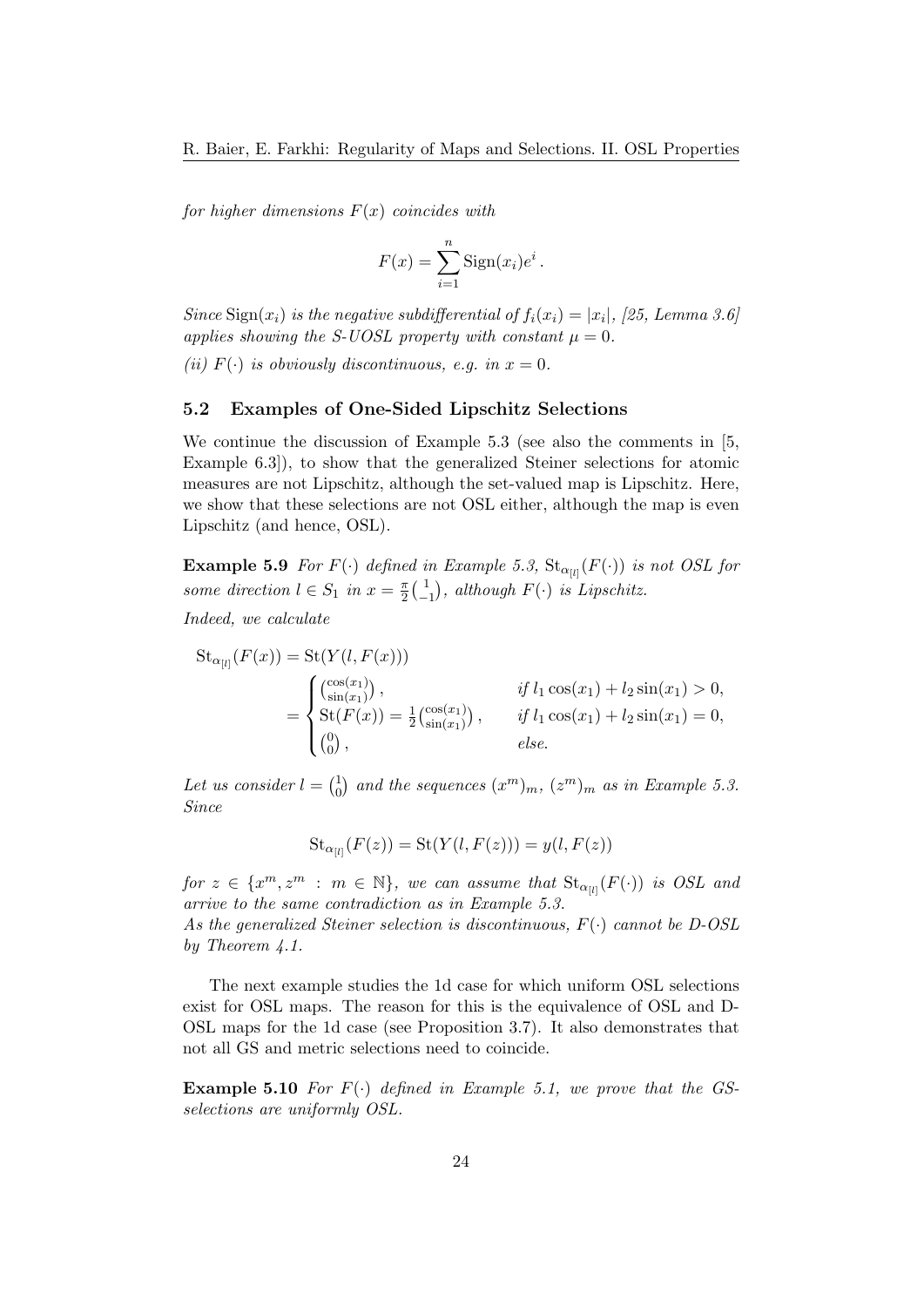(i) The GS selections are uniformly OSL with constant 0. Since  $Y(l, F(t))$  is just a point for  $l = \pm 1$ , the generalized Steiner point  $\operatorname{St}_{\alpha_{[l]}}(F(t))$  coincides with  $y(l, F(t))$ . Clearly, we have

$$
St_{\alpha_{[1]}}(F(t)) = y(1, F(t)) = -\operatorname{sign}(t) + 1 \quad (t \in \mathbb{R}),
$$
  
\n
$$
St_{\alpha_{[-1]}}(F(t)) = y(-1, F(t)) = -\operatorname{sign}(t) \qquad (t \in \mathbb{R}),
$$

*i.e.* the two GS-selections are discontinuous (see Figure 4), but (uniformly) OSL with constant 0.

(ii) The metric selections are uniformly OSL with constant 0.



Figure 4: generalized Steiner (left) and metric selections (right) for Example 5.10

The metric selections passing through  $(-1, \alpha)$  resp.  $(1, \beta)$  from the graph of  $F(\cdot)$  (see Figure 4) can be parametrized as

$$
\eta_{\alpha}(t) = \begin{cases} \alpha & \text{for } t < 0, \\ 0 & \text{for } t \ge 0, \end{cases}
$$

$$
\eta^{\beta}(t) = \begin{cases} 1 & \text{for } t < 0, \\ \beta & \text{for } t \ge 0 \end{cases}
$$

for  $\alpha \in F(-1) = [1, 2]$  and  $\beta \in F(1) = [-1, 0]$ . They are all OSL with constant 0. It turns out that the metric selection  $\eta^{-1}(\cdot)$  and  $\eta_2(\cdot)$  coincide with one of the two generalized Steiner selections in (i).

## Conclusions

In this paper we investigated the question raised in [6], whether there exist continuous and uniformly OSL selections for a set-valued OSL map and give a partial answer to it. In the subclass of the D-OSL mappings with convex images, the generalized Steiner selections are OSL with the same OSL constant as the set-valued map. If in addition the map is D-continuous, these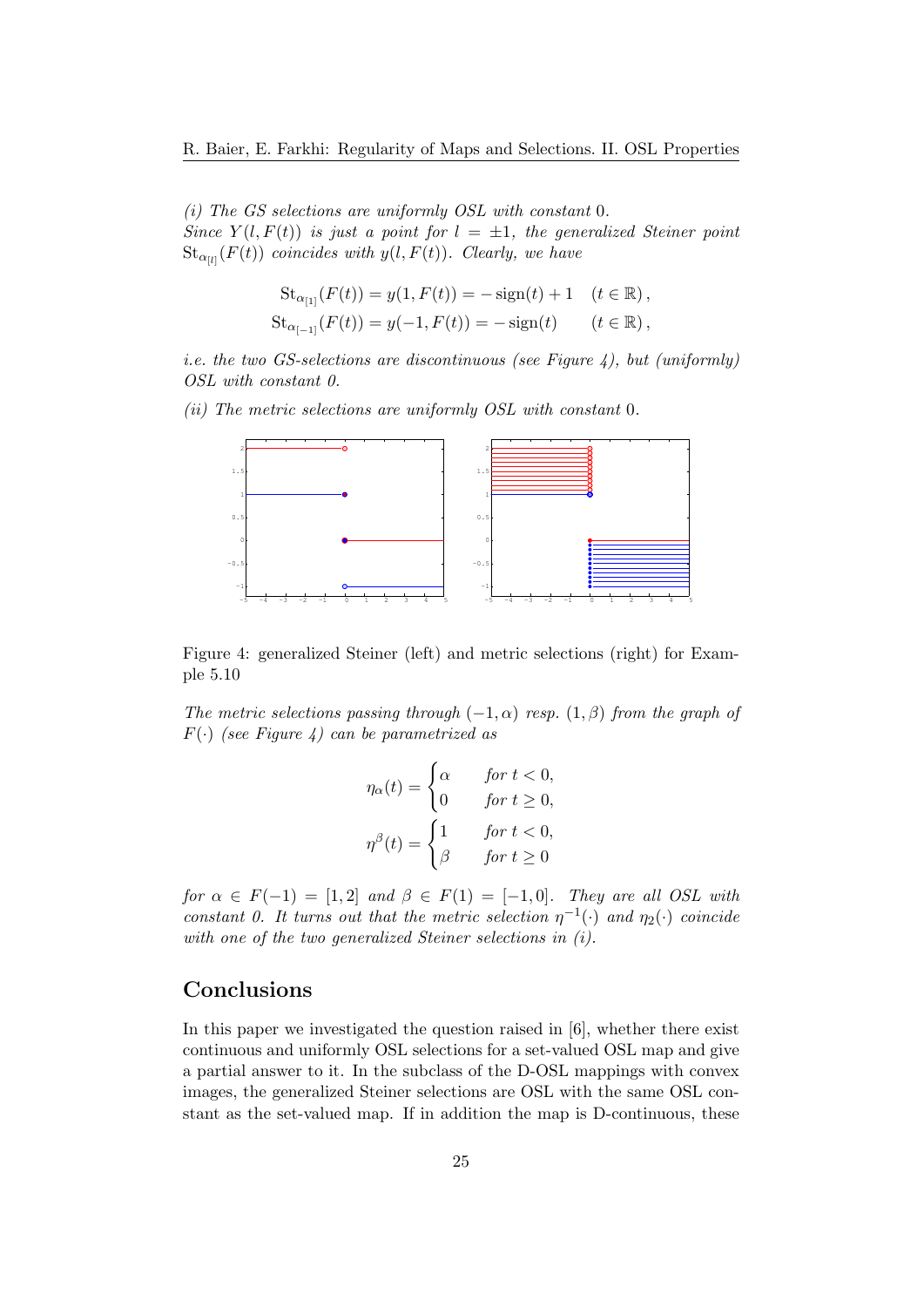selections are continuous with the same modulus of continuity as the given mapping. A sufficient condition for a map with compact, not necessarily convex images in  $\mathbb{R}$ , to have uniformly continuous and uniformly OSL selections passing through every point of its graph, is that this map is continuous (in the Hausdorff metric) and M-OSL. A direct consequence is that a Mmonotone map (that is a map  $F$  with  $-F$  being M-OSL with OSL constant zero) has monotone selections, and if in addition it is continuous, then these selections are also continuous. Similarly, a D-monotone map, that is a map F such that  $-F$  is D-OSL with a constant zero, has monotone generalized Steiner selections, and if  $F$  is also D-continuous, then these selections are also continuous. If we are interested only in existence of uniformly OSL selections, then it is sufficient that the univariate map with images in  $\mathbb R$  is OSL.

Generalized Steiner selections for the convex case give an interesting way to derive selection results for set-valued maps. They are closely related to the Demyanov difference of sets. As we saw in [5], uniformly Lipschitz GS selections provide a characterization of the class of D-Lipschitz set-valued maps and uniformly OSL generalized Steiner selections provide a characterization of the class of D-OSL mappings.

Results for the rather weak notions G-Lipschitz and G-OSL set-valued maps remain a future task. The collection of examples presented here illustrates the established hierarchies and hopefully provide more insight in the various regularity classes for set-valued maps.

To make a brief comparison of the OSL-type conditions, we remind that the S-UOSL condition is stronger than the UOSL condition by [25, 3.3 Lemma], but it is remarkable, since it implies  $\mathcal{O}(h)$  convergence of the Euler method for differential inclusions with a unique solution, although it does not imply continuity [25, Theorem 2.4]. The S-OSL condition [27] is not so well-known. It is essentially weaker than S-UOSL, but still guarantees the convergence order  $\mathcal{O}(h)$  for the Euler method applied to autonomous systems (see [27, Theorem 2.4 and Theorem 3.3]). It does not require continuity of the right-hand side of the differential inclusion. On the other hand, the OSL condition for autonomous right-hand sides ensures at least convergence order  $\mathcal{O}(\sqrt{h})$  for the Euler's method (see [13, 27] resp. [11] for the non-autonomous case). The question that naturally arises is what order of convergence is achieved by D-OSL maps. Can we do better than  $\mathcal{O}(\sqrt{h})$ then? Can the GS-selections help to find the sharp order?

Acknowledgements. We acknowledge the support of Minkowski Center for Geometry at Tel-Aviv University. The first author is partially supported also by the European Union Seventh Framework Programme [FP7- PEOPLE-2010-ITN] under grant agreement 264735-SADCO. Also, we like to thank the organizers of the 9th International Conference on Large-Scale Scientific Computations (LSSC'13) in Sozopol, Bulgaria, especially Mikhail Krastanov and Vladimir Veliov as organizers of the session "Control and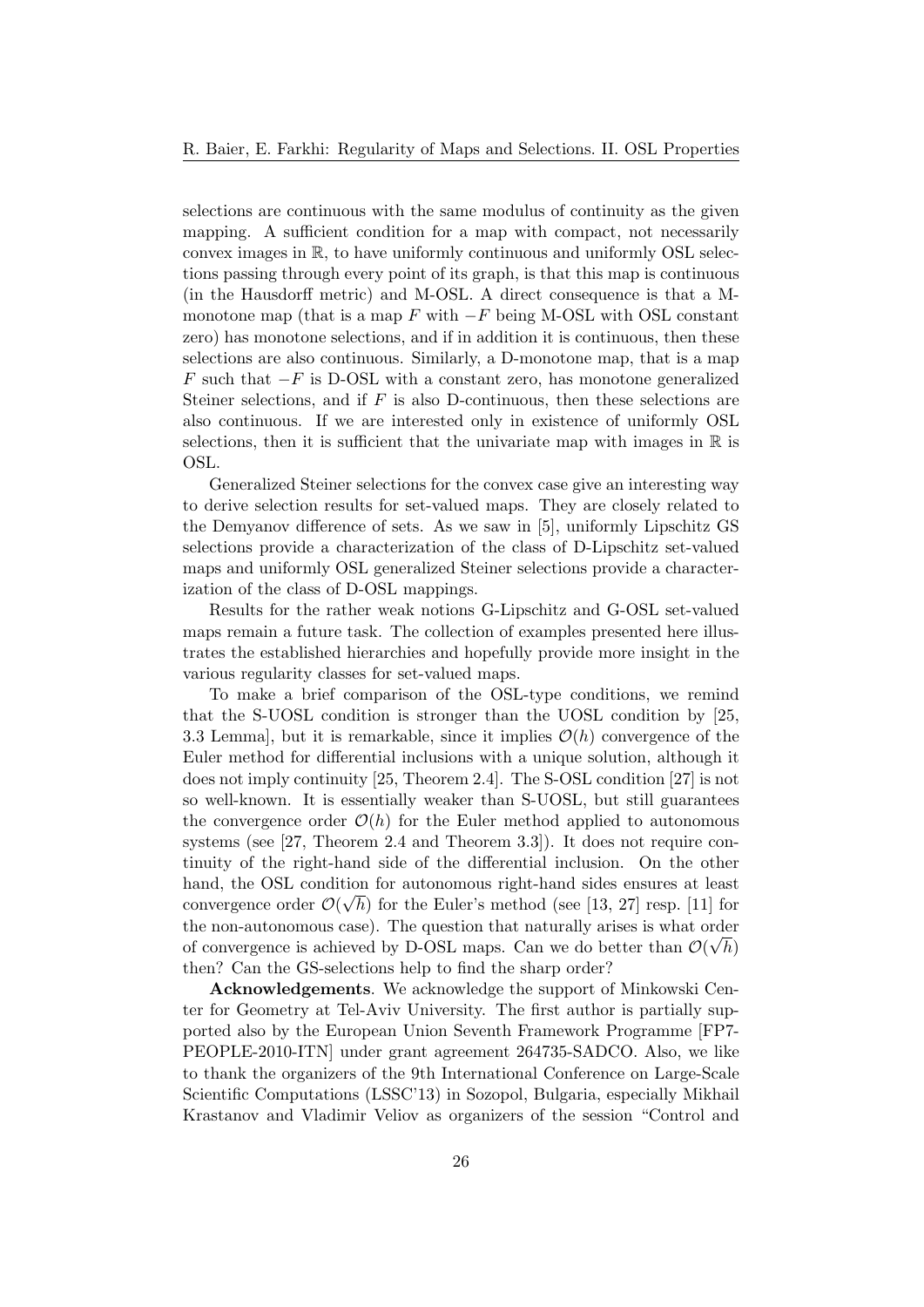Uncertain Systems".

## References

- [1] Z. Artstein. Extensions of Lipschitz selections and an application to differential inclusions. Nonlinear Anal., 16(7-8):701–704, 1991.
- [2] J.-P. Aubin and A. Cellina. Differential Inclusions, volume 264 of Grundlehren der mathematischen Wissenschaften. Springer-Verlag, Berlin–Heidelberg–New York–Tokyo, 1984.
- [3] J.-P. Aubin and H. Frankowska. Set-Valued Analysis, volume 2 of Systems  $\mathcal B$  Control: Foundations  $\mathcal B$  Applications. Birkhäuser Boston Inc., Boston, MA, 1990.
- [4] R. Baier and E. Farkhi. Regularity and integration of set-valued maps represented by generalized Steiner points. Set-Valued Anal., 15(2):185– 207, 2007.
- [5] R. Baier and E. Farkhi. Regularity of set-valued maps and their selections through set differences. Part 1: Lipschitz continuity. Serdica *Math. J.*,  $39(3-4):365-390$ , 2013. Special issue dedicated to the 65th anniversary of Professor Asen L. Dontchev and to the 60th anniversary of Professor Vladimir M. Veliov.
- [6] W.-J. Beyn and J. Rieger. The implicit Euler scheme for one-sided Lipschitz differential inclusions. Discrete Contin. Dyn. Syst. Ser. B, 14(2):409–428, 2010.
- [7] D. Dentcheva. Differentiable selections and Castaing representations of multifunctions. J. Math. Anal. Appl., 223(2):371–396, 1998.
- [8] D. Dentcheva. Regular Castaing representations of multifunctions with applications to stochastic programming. SIAM J. Optim., 10(3):732– 749, 2000.
- [9] D. Dentcheva. Approximation, expansions and univalued representations of multifunctions. Nonlinear Anal., 45(1):85–108, 2001.
- [10] P. Diamond, P. Kloeden, A. Rubinov, and A. Vladimirov. Comparative Properties of Three Metrics in the Space of Compact Convex Sets. Set-Valued Anal., 5(3):267–289, 1997.
- [11] T. Donchev. Approximation of lower semicontinuous differential inclusions. Numer. Funct. Anal. Optim., 22(1-2):55–67, 2001.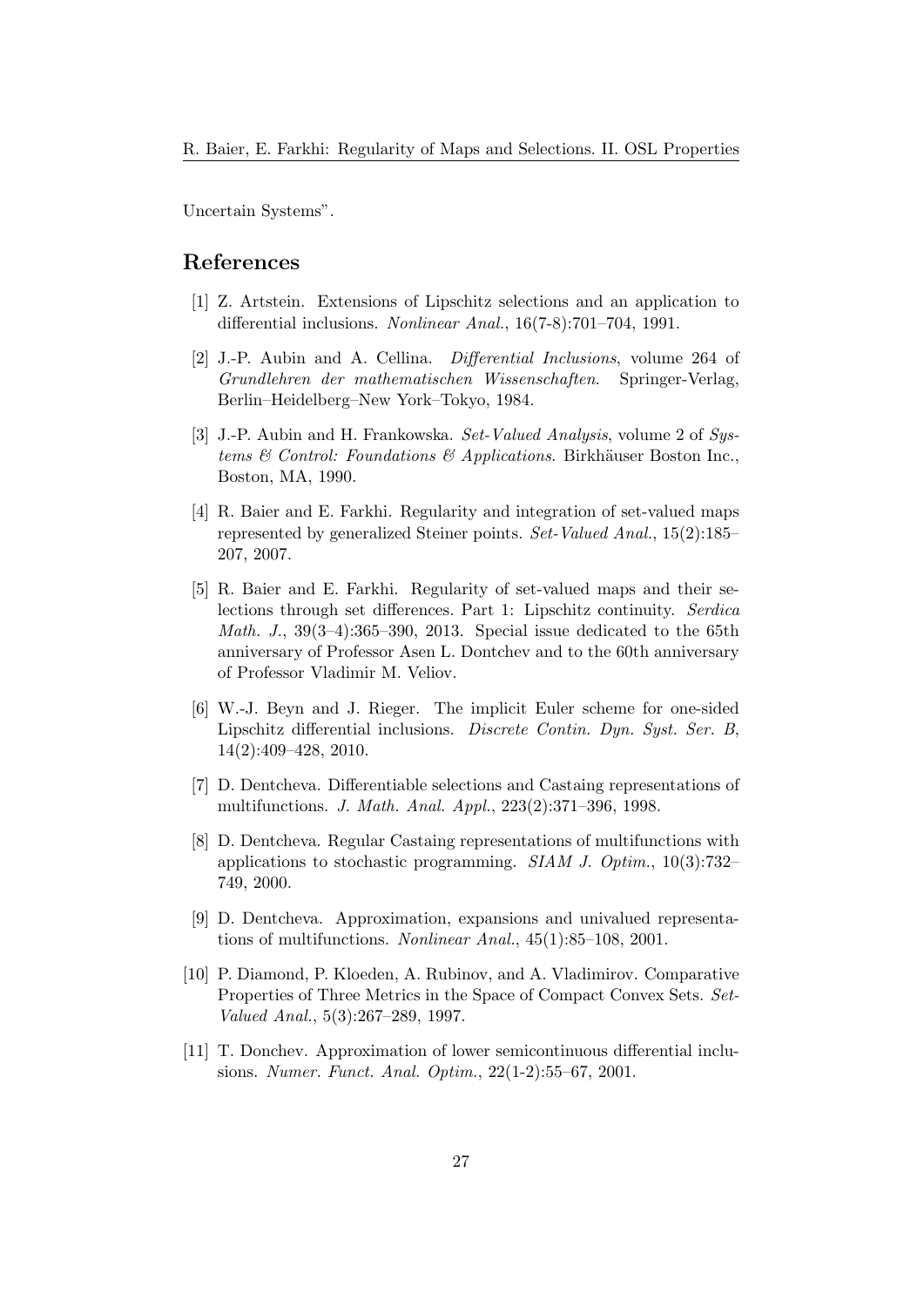- [12] T. Donchev and E. Farkhi. Stability and Euler approximation of one-sided Lipschitz differential inclusions. SIAM J. Control Optim., 36(2):780–796 (electronic), 1998.
- [13] T. Donchev and E. Farkhi. Approximations of one-sided Lipschitz differential inclusions with discontinuous right-hand sides. In Calculus of variations and differential equations (Haifa, 1998), volume 410 of Chapman & Hall/CRC Res. Notes Math., pages 101–118. Chapman & Hall/CRC, Boca Raton, FL, 2000.
- [14] T. D. Donchev. Functional-differential inclusion with monotone righthand side. Nonlinear Anal., 16(6):533–542, 1991.
- [15] T. D. Donchev and E. M. Farkhi. Moduli of smoothness of vector valued functions of a real variable and applications. Numer. Funct. Anal. Optim., 11(5 & 6):497–509, 1990.
- [16] A. L. Dontchev and F. Lempio. Difference methods for differential inclusions: A survey. SIAM Rev., 34(2):263–294, 1992.
- [17] J. C. Dunn. Iterative construction of fixed points for multivalued operators of the monotone type. J. Funct. Anal., 27(1):38–50, 1978.
- [18] N. Dyn, E. Farkhi, and A. Mokhov. Approximations of set-valued functions by metric linear operators. Constr. Approx., 25(2):193–209, 2007.
- [19] N. Dyn, E. Farkhi, and A. Mokhov. Approximation of Set-Valued Functions: Adaptation of Classical Approximation Operators. Imperial College Press, London, UK, 2014. To appear.
- [20] P. S. Kenderov. The set-valued monotone mappings are almost everywhere single-valued. C. R. Acad. Bulgare Sci., 27:1173-1175, 1974.
- [21] P. S. Kenderov. Multivalued monotone mappings are almost everywhere single-valued. Studia Math., 56(3):199–203, 1976.
- [22] P. S. Kenderov. Points of single-valuedness of multivalued monotone mappings in finite dimensional spaces. Serdica Bulg. Math. Pub., 2(2):160–164, 1976.
- [23] A. N. Kolmogorov and S. V. Fomin. *Introductory real analysis*. Dover Publ., New York, 1975. Translated from the second Russian edition and edited by R. A. Silverman. Corrected reprinting.
- [24] F. Lempio. Modified Euler methods for differential inclusions. In A. B. Kurzhanski and V. M. Veliov, editors, Set-Valued Analysis and Differential Inclusions. A Collection of Papers resulting from a Workshop held in Pamporovo, Bulgaria, September 17–21, 1990, volume 16